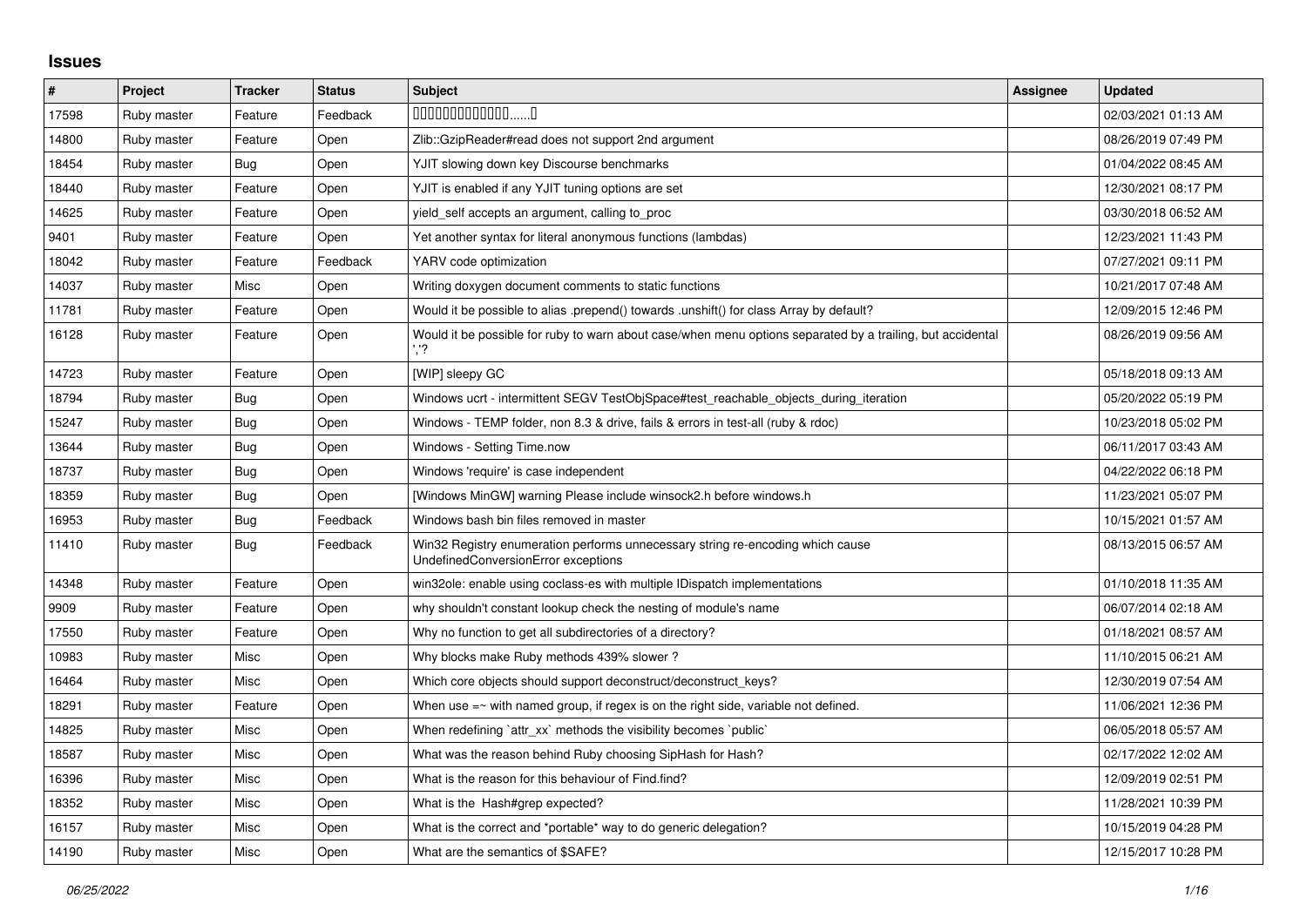| $\vert$ # | Project     | <b>Tracker</b> | <b>Status</b> | <b>Subject</b>                                                                                       | <b>Assignee</b> | <b>Updated</b>      |
|-----------|-------------|----------------|---------------|------------------------------------------------------------------------------------------------------|-----------------|---------------------|
| 18247     | Ruby master | <b>Bug</b>     | Open          | weird results for `Array#slice` or `Array#[]` with argument of type `Enumerator::ArithmeticSequence` |                 | 03/30/2022 11:05 PM |
| 16971     | Ruby master | Feature        | Open          | weak_ref&.some_method should behave like object&.some_method                                         |                 | 06/19/2020 03:17 PM |
| 16959     | Ruby master | Bug            | Open          | Weakmap has specs and third-party usage despite being a private API                                  |                 | 06/13/2020 08:54 PM |
| 9724      | Ruby master | Misc           | Open          | Warnings in Ruby: allow per-file directives to i.e. suppress warnings                                |                 | 04/10/2014 06:21 PM |
| 15817     | Ruby master | Feature        | Open          | Warnings for undef_method and remove_method on initialize()                                          |                 | 05/02/2019 09:11 AM |
| 16755     | Ruby master | Feature        | Open          | warning: `if' at the end of line without an expression                                               |                 | 04/03/2020 11:28 PM |
| 10728     | Ruby master | Feature        | Open          | Warning for Fixnum#size to use RbConfig::SIZEOF['long']                                              |                 | 01/11/2015 04:23 PM |
| 9613      | Ruby master | Feature        | Open          | Warn about unsafe ossl ciphers                                                                       |                 | 09/13/2015 03:27 AM |
| 16507     | Ruby master | Misc           | Open          | $=$ vs include? or match?                                                                            |                 | 01/12/2020 11:27 PM |
| 12589     | Ruby master | Feature        | Open          | VM performance improvement proposal                                                                  |                 | 02/20/2018 05:00 AM |
| 8404      | Ruby master | Feature        | Open          | virtual, hooked or read only global variabels for ruby only code too                                 |                 | 05/14/2013 09:19 PM |
| 14602     | Ruby master | Feature        | Open          | Version of dig that raises error if a key is not present                                             |                 | 05/25/2022 12:02 PM |
| 18376     | Ruby master | Feature        | Open          | Version comparison API                                                                               |                 | 12/30/2021 10:33 AM |
| 12114     | Ruby master | Feature        | Open          | \$VERBOSE = true is being ignored                                                                    |                 | 02/26/2016 02:00 PM |
| 18795     | Ruby master | Bug            | Open          | Verbose GC debug output with -DRGENGC_DEBUG=5 causes a crash                                         |                 | 06/08/2022 08:24 AM |
| 17132     | Ruby master | Bug            | Feedback      | vcs.rb doesn't detect git submodules as vcs                                                          |                 | 08/31/2020 11:31 AM |
| 9174      | Ruby master | Feature        | Open          | value receiving block for Hash#has_key?                                                              |                 | 11/29/2013 06:33 AM |
| 14079     | Ruby master | Feature        | Open          | Validate argument list without calling method                                                        |                 | 11/07/2017 03:20 AM |
| 12086     | Ruby master | Feature        | Open          | using: option for instance_eval etc.                                                                 |                 | 12/29/2019 07:46 PM |
| 12435     | Ruby master | Feature        | Open          | Using connect_nonblock to open TCP connections in Net::HTTP#connect                                  |                 | 06/06/2016 12:42 AM |
| 10371     | Ruby master | Feature        | Open          | Use Thread#handle_interrupt in MonitorMixin                                                          |                 | 12/23/2021 11:43 PM |
| 16684     | Ruby master | Feature        | Open          | Use the word "to" instead of "from" in backtrace                                                     |                 | 04/10/2020 07:58 AM |
| 12928     | Ruby master | Feature        | Open          | Use socket conect_timeout in net stdlib for open_timeout                                             |                 | 12/02/2019 09:20 PM |
| 18369     | Ruby master | Feature        | Open          | users.detect(:name, "Dorian") as shorthand for users.detect {  user  user.name == "Dorian" }         |                 | 12/03/2021 02:23 PM |
| 10755     | Ruby master | Feature        | Open          | Use rb_define_alias instead of rb_define_method for rb_cHash                                         |                 | 07/27/2021 11:09 AM |
| 18740     | Ruby master | Bug            | Open          | Use of rightward assignment changes line number needed for line-targeted TracePoint                  |                 | 04/27/2022 09:56 AM |
| 14718     | Ruby master | Feature        | Open          | Use jemalloc by default?                                                                             |                 | 03/25/2020 06:38 PM |
| 13881     | Ruby master | Feature        | Open          | Use getcontext/setcontext on OS X                                                                    |                 | 09/08/2017 09:13 AM |
| 8788      | Ruby master | Feature        | Feedback      | use eventfd on newer Linux instead of pipe for timer thread                                          |                 | 12/25/2017 06:15 PM |
| 10251     | Ruby master | Feature        | Open          | URI: Support wildcards (globbing) in no_proxy                                                        |                 | 12/16/2015 05:22 AM |
| 14411     | Ruby master | Feature        | Open          | URI#secure?                                                                                          |                 | 02/11/2018 03:44 PM |
| 17309     | Ruby master | Misc           | Open          | URI.escape being deprecated, yet there is no replacement                                             |                 | 11/11/2020 12:52 AM |
| 17992     | Ruby master | Feature        | Feedback      | Upstreaming the htmlentities gem into CGI#.(un)escape_html                                           |                 | 06/30/2021 02:26 PM |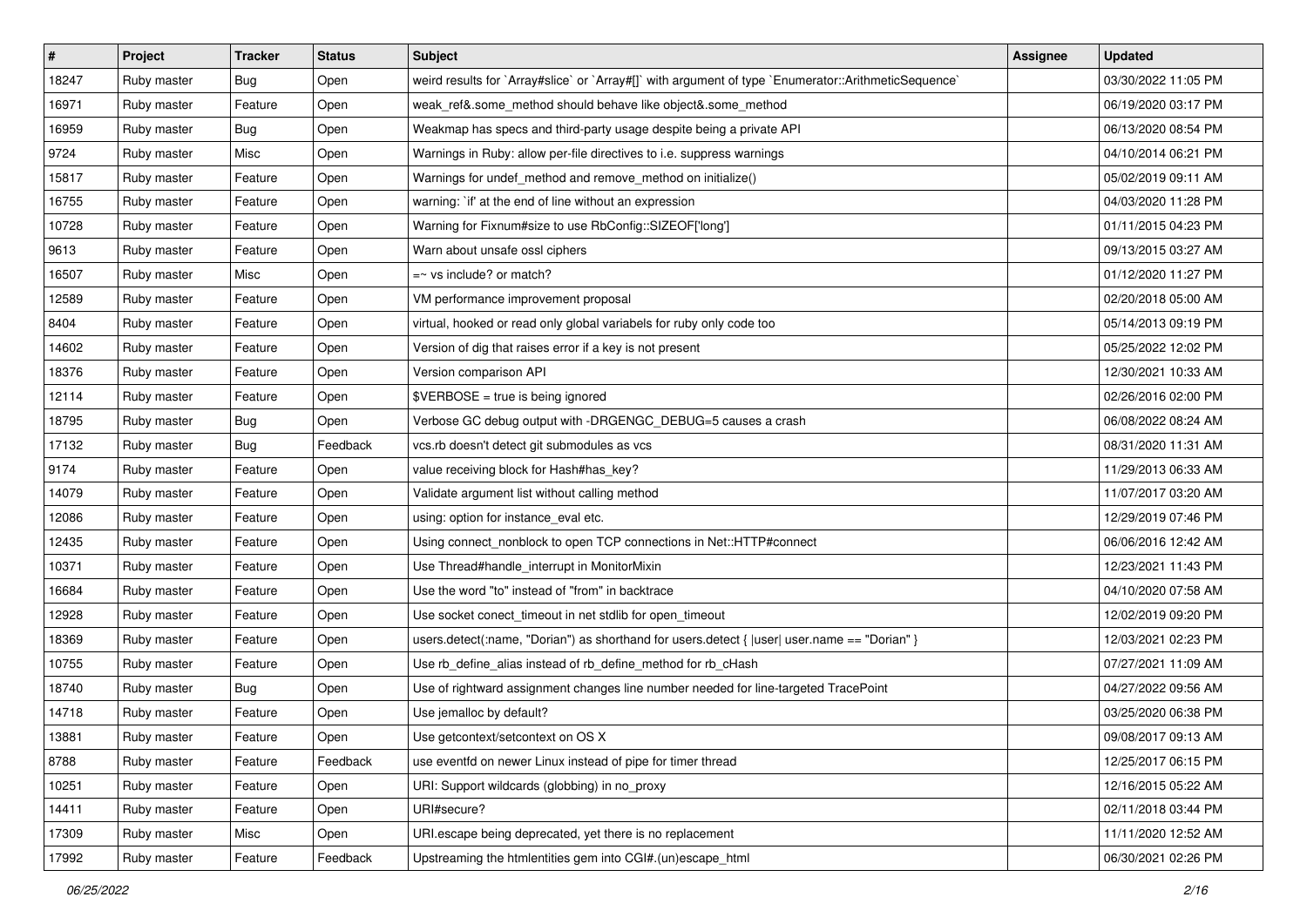| $\sharp$ | Project     | <b>Tracker</b> | <b>Status</b> | Subject                                                                               | <b>Assignee</b> | <b>Updated</b>      |
|----------|-------------|----------------|---------------|---------------------------------------------------------------------------------------|-----------------|---------------------|
| 11690    | Ruby master | Feature        | Open          | Update Hash during multiple assignment                                                |                 | 12/10/2015 12:26 PM |
| 17562    | Ruby master | Feature        | Open          | Update - E option in -- help                                                          |                 | 01/19/2021 05:38 PM |
| 15413    | Ruby master | Feature        | Open          | unmarkable C stack (3rd stack)                                                        |                 | 12/15/2018 01:13 AM |
| 11625    | Ruby master | Feature        | Assigned      | Unlock GVL for SHA1 calculations                                                      |                 | 09/25/2018 11:26 AM |
| 18286    | Ruby master | Bug            | Open          | Universal arm64/x86_84 binary built on an x86_64 machine segfaults/is killed on arm64 |                 | 05/26/2022 09:45 PM |
| 15781    | Ruby master | Feature        | Open          | Unify Method List Introspection?                                                      |                 | 04/21/2019 11:16 PM |
| 17825    | Ruby master | Feature        | Open          | Uniformize Float::INFINITY and Date::infinity.new                                     |                 | 05/04/2021 01:43 AM |
| 11530    | Ruby master | Feature        | Feedback      | unicode planes                                                                        |                 | 09/21/2015 05:46 AM |
| 18510    | Ruby master | <b>Bug</b>     | Open          | Unexpected waiting for console when starting ruby on windows                          |                 | 01/23/2022 02:53 PM |
| 18013    | Ruby master | <b>Bug</b>     | Open          | Unexpected results when mxiing negated character classes and case-folding             |                 | 06/29/2021 12:05 PM |
| 18798    | Ruby master | Feature        | Open          | UnboundMethod#==`with inherited classes                                               |                 | 05/25/2022 12:32 AM |
| 14390    | Ruby master | Feature        | Feedback      | UnboundMethod#to_proc                                                                 |                 | 05/18/2018 03:24 AM |
| 10879    | Ruby master | Feature        | Open          | UnboundMethod#to_proc                                                                 |                 | 02/21/2015 07:56 PM |
| 14582    | Ruby master | Bug            | Open          | Unable to use `method_entry` and `method_return` tracing probes since 2.5             |                 | 06/18/2021 06:08 PM |
| 17950    | Ruby master | Feature        | Open          | Unable to pattern-match against a String key                                          |                 | 06/15/2021 11:42 AM |
| 12625    | Ruby master | Feature        | Open          | TypeError.assert, ArgumentError.assert                                                |                 | 08/10/2016 04:36 AM |
| 16471    | Ruby master | Feature        | Open          | Two feature requests for WeakRef: get original object, callback feature               |                 | 01/02/2020 03:44 PM |
| 17566    | Ruby master | Feature        | Open          | Tune thread QoS / efficiency on macOS                                                 |                 | 01/29/2021 09:16 AM |
| 13763    | Ruby master | Feature        | Open          | Trigger "unused variable warning" for unused variables in parameter lists             |                 | 11/28/2017 04:49 AM |
| 18444    | Ruby master | <b>Bug</b>     | Open          | Trapped TSTP causes a locking deadlock in 3.0.3 onward                                |                 | 05/26/2022 10:29 PM |
| 12911    | Ruby master | Misc           | Assigned      | Translate docs                                                                        |                 | 11/24/2021 04:52 AM |
| 10237    | Ruby master | Feature        | Open          | Transform all elements of one Encoding into another Encoding for Array and Hash       |                 | 01/05/2018 09:01 PM |
| 8272     | Ruby master | Feature        | Open          | Transfer feature tracking to CommonRuby                                               |                 | 12/23/2021 11:40 PM |
| 15031    | Ruby master | Feature        | Open          | T_RANGE for testing whether object is a Range                                         |                 | 08/27/2018 11:45 AM |
| 9099     | Ruby master | Feature        | Feedback      | Train emoji lambda operator                                                           |                 | 11/24/2013 01:48 AM |
| 15568    | Ruby master | Misc           | Open          | TracePoint(:raise)#parameters raises RuntimeError                                     |                 | 01/27/2019 12:02 AM |
| 10589    | Ruby master | Feature        | Open          | [TracePoint API] Make THREAD_{BEGIN, END} events return some context information      |                 | 12/11/2014 04:27 PM |
| 18047    | Ruby master | Feature        | Feedback      | TracePoint: Add event type for constant access                                        |                 | 12/02/2021 08:35 PM |
| 18269    | Ruby master | Bug            | Open          | trace_opt_not and trace_opt_regexpmatch2 insns are indistinguishable                  |                 | 11/12/2021 07:44 AM |
| 16673    | Ruby master | Feature        | Open          | total_timeout for Net::HTTP                                                           |                 | 03/07/2020 06:25 AM |
| 18840    | Ruby master | Misc           | Open          | Top-level #using and other methods docs                                               |                 | 06/18/2022 07:12 PM |
| 18132    | Ruby master | <b>Bug</b>     | Open          | TODO: fix ccan/list thread safety                                                     |                 | 01/02/2022 08:22 AM |
| 10519    | Ruby master | Feature        | Open          | <b>TLS Renegotiation</b>                                                              |                 | 09/13/2015 03:29 AM |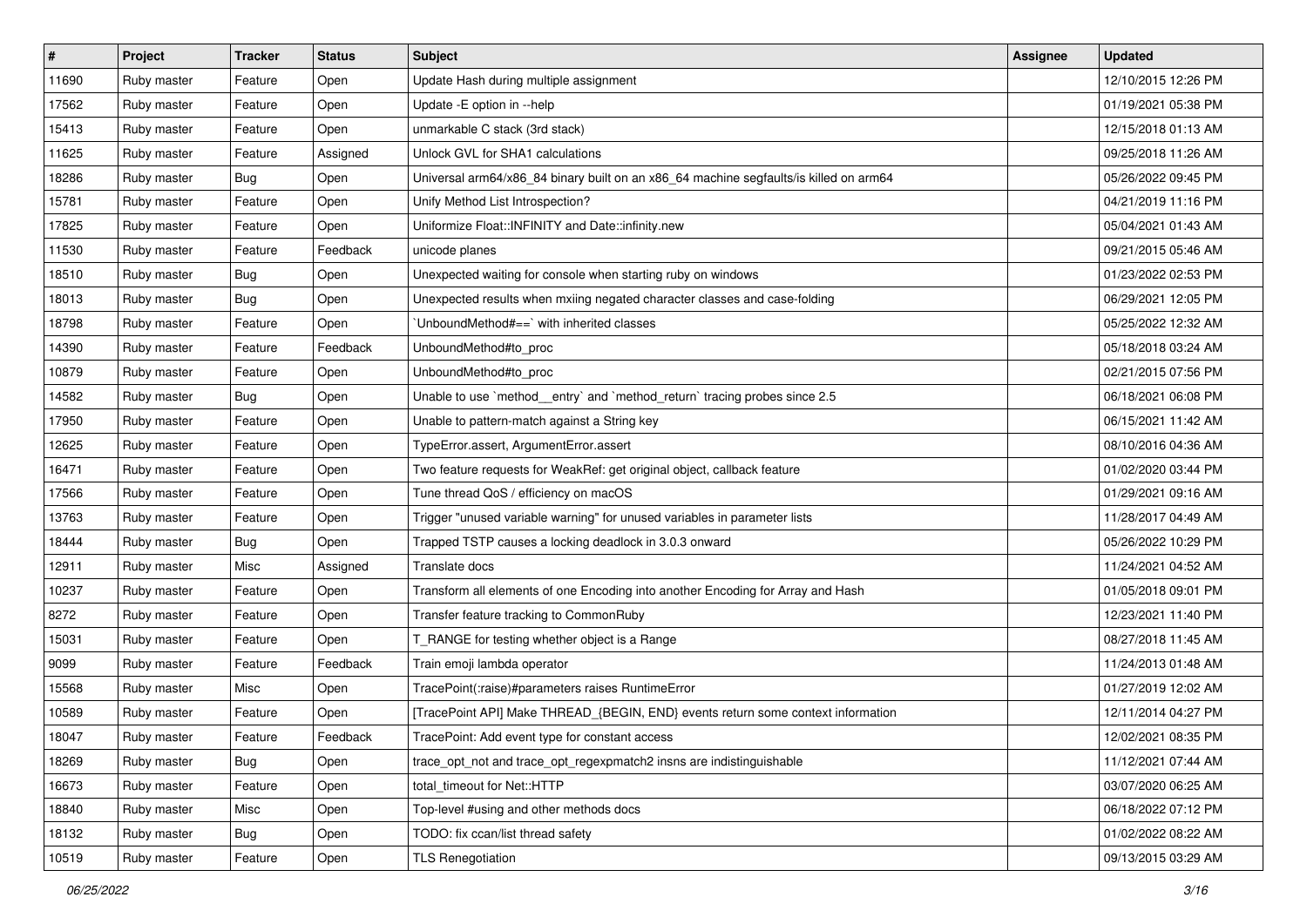| #     | Project     | <b>Tracker</b> | <b>Status</b> | <b>Subject</b>                                                                                                                                        | Assignee | <b>Updated</b>      |
|-------|-------------|----------------|---------------|-------------------------------------------------------------------------------------------------------------------------------------------------------|----------|---------------------|
| 16637 | Ruby master | Feature        | Open          | Time#to s and Date#to s accept strftime format string                                                                                                 |          | 02/17/2020 09:46 PM |
| 12173 | Ruby master | Feature        | Open          | Time#till now`                                                                                                                                        |          | 03/16/2016 10:19 AM |
| 18144 | Ruby master | Bug            | Open          | Timeout not working while regular expression match is running                                                                                         |          | 09/02/2021 07:08 AM |
| 18033 | Ruby master | Feature        | Open          | Time.new to parse a string                                                                                                                            |          | 12/07/2021 02:15 PM |
| 10949 | Ruby master | Feature        | Open          | Time is WB unprotected                                                                                                                                |          | 07/23/2015 05:55 PM |
| 13822 | Ruby master | Feature        | Feedback      | Time.dst_changes(t=Time.now.year)                                                                                                                     |          | 12/13/2018 01:31 AM |
| 15438 | Ruby master | Bug            | Open          | Threads can't switch faster than TIME QUANTUM (NSEC USEC MSEC)                                                                                        |          | 03/25/2019 08:53 PM |
| 14735 | Ruby master | Misc           | Open          | thread-safe operations in a hash could be documented                                                                                                  |          | 05/04/2018 01:09 PM |
| 11098 | Ruby master | Feature        | Feedback      | Thread-level allocation counting                                                                                                                      |          | 10/09/2018 01:52 AM |
| 12689 | Ruby master | <b>Bug</b>     | Open          | Thread isolation of $$~$ and \$                                                                                                                       |          | 04/01/2021 08:51 PM |
| 10658 | Ruby master | Feature        | Open          | ThreadGroup local variables                                                                                                                           |          | 01/28/2016 07:20 AM |
| 8185  | Ruby master | Bug            | Open          | Thread/fork issue                                                                                                                                     |          | 12/30/2019 03:00 AM |
| 18797 | Ruby master | <b>Bug</b>     | Open          | Third argument to Regexp.new is a bit broken                                                                                                          |          | 05/23/2022 10:11 AM |
| 13557 | Ruby master | Feature        | Open          | there's no way to pass backtrace locations as a massaged backtrace                                                                                    |          | 06/24/2019 08:21 PM |
| 10175 | Ruby master | Feature        | Open          | There's no reason to prefer Proc.new over Kernel#proc anymore                                                                                         |          | 11/10/2014 11:07 PM |
| 13787 | Ruby master | Misc           | Open          | The path to Ruby 3.x - would it be useful to have a separate thread here at the tracker, for discussions and<br>issues and ideas related to ruby 3.x? |          | 08/08/2017 08:29 AM |
| 11791 | Ruby master | Feature        | Feedback      | The literal quotes should accept more quote characters (aka more unicode characters)                                                                  |          | 12/09/2015 12:45 AM |
| 18763 | Ruby master | Bug            | Open          | The configure option "--with-openssl-dir" has lower precedence than pkg-config                                                                        |          | 05/11/2022 11:39 AM |
| 16920 | Ruby master | Bug            | Open          | TestThread#test_signal_at_join fails on aarch64                                                                                                       |          | 12/07/2021 02:17 PM |
| 14761 | Ruby master | <b>Bug</b>     | Open          | TestThread#test_join_limits hangs up on Solaris 10 with gcc                                                                                           |          | 05/16/2018 05:23 AM |
| 16493 | Ruby master | <b>Bug</b>     | Open          | TestThreadQueue#test_thr_kill is flaky on AArch64                                                                                                     |          | 01/09/2020 09:39 AM |
| 16265 | Ruby master | <b>Bug</b>     | Open          | Test (spec) failure using current MSYS2 tools, related to -fstack-protector and possibly<br>D_FORTIFY_SOURCE=2                                        |          | 12/03/2019 03:09 PM |
| 18073 | Ruby master | Bug            | Open          | test/ruby/test_jit.rb: "error: invalid use of ' builtin_va_arg_pack ()" on Ruby 2.7.4 on gcc 4.8.5                                                    |          | 12/03/2021 03:04 PM |
| 18393 | Ruby master | <b>Bug</b>     | Open          | TestReadline#test interrupt in other thread fails on armv7hl                                                                                          |          | 12/07/2021 02:03 PM |
| 4173  | Ruby master | <b>Bug</b>     | Open          | TestProcess#test_wait_and_sigchild 00000000                                                                                                           |          | 03/15/2018 08:29 AM |
| 12500 | Ruby master | Bug            | Open          | TestProcess#test_aspawn_too_long_path fails on mips with "argument too big"                                                                           |          | 12/29/2019 10:38 AM |
| 17999 | Ruby master | Bug            | Open          | TestMethod#test_zsuper intermittent timeout error on raspbian10-aarch64 CI                                                                            |          | 06/18/2021 01:33 AM |
| 17591 | Ruby master | Misc           | Open          | Test frameworks and REPLs do not show deprecation warnings by default                                                                                 |          | 02/17/2021 09:06 AM |
| 14064 | Ruby master | <b>Bug</b>     | Open          | test-all with and without -j - incorrect assertions and missing test methods                                                                          |          | 11/03/2017 10:54 PM |
| 14601 | Ruby master | Feature        | Open          | test-all & ruby/test m17n comb.rb - fixup                                                                                                             |          | 08/26/2019 07:30 PM |
| 18380 | Ruby master | Bug            | Open          | TestAddressResolve#test_socket_getnameinfo_domain_blocking test failures                                                                              |          | 12/21/2021 04:22 PM |
| 8896  | Ruby master | Feature        | Open          | #tap with missing block                                                                                                                               |          | 12/23/2021 11:43 PM |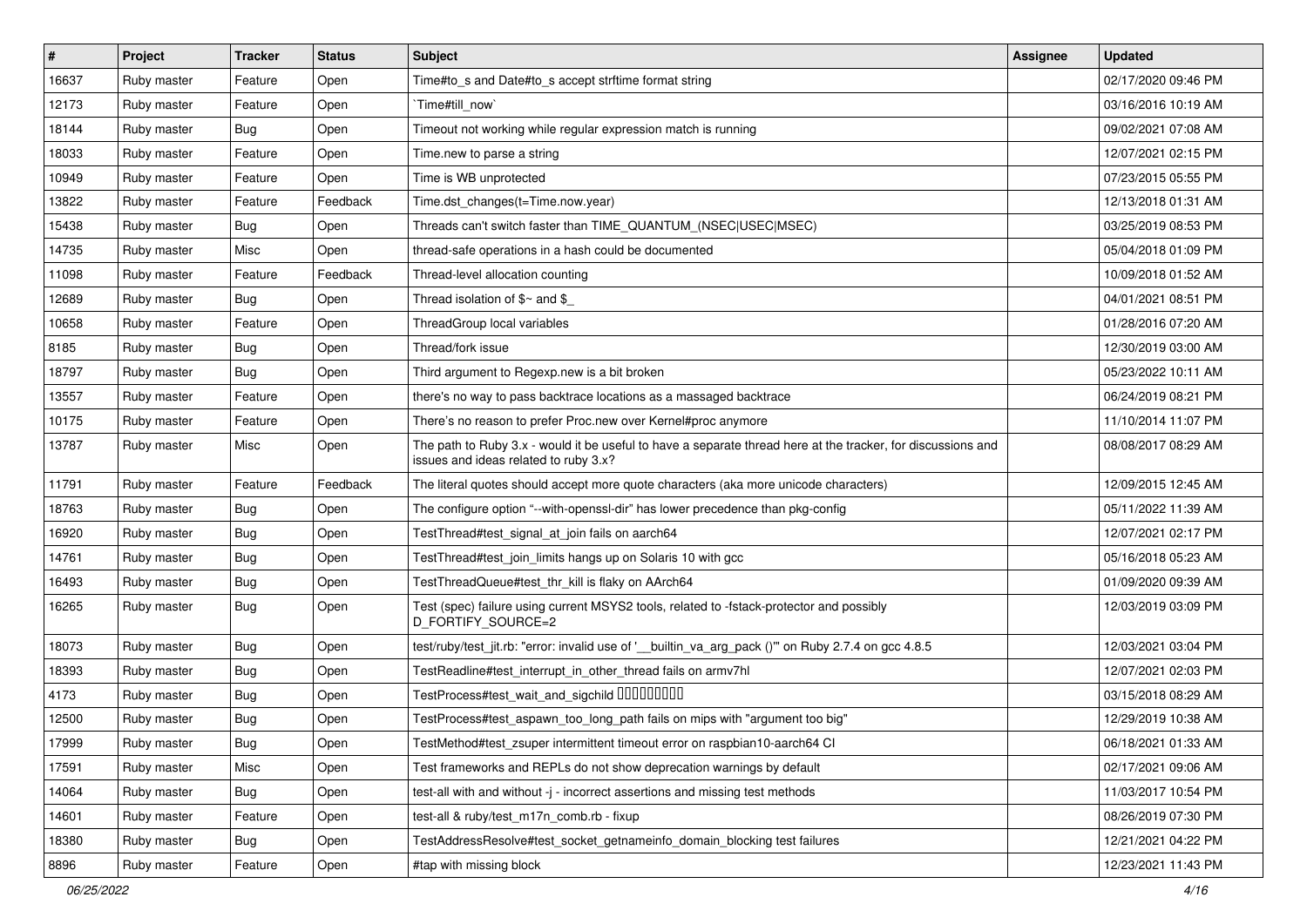| $\vert$ # | Project     | <b>Tracker</b> | <b>Status</b> | <b>Subject</b>                                                                                     | <b>Assignee</b> | <b>Updated</b>      |
|-----------|-------------|----------------|---------------|----------------------------------------------------------------------------------------------------|-----------------|---------------------|
| 18136     | Ruby master | Feature        | Open          | take_while_after                                                                                   |                 | 01/28/2022 06:23 AM |
| 17680     | Ruby master | Bug            | Open          | tab completion no longer works on irb3.0                                                           |                 | 03/13/2021 08:06 AM |
| 14681     | Ruby master | <b>Bug</b>     | Open          | 'syswrite': stream closed in another thread (IOError)                                              |                 | 04/22/2018 12:12 AM |
| 11428     | Ruby master | Feature        | Open          | system/exec/etc. should to_s their argument to restore Pathname functionality as it was in 1.8     |                 | 11/06/2016 02:17 AM |
| 11939     | Ruby master | Feature        | Open          | Syntax sugar to apply a method replace a variable                                                  |                 | 01/04/2016 09:49 AM |
| 17290     | Ruby master | Feature        | Open          | Syntax sugar for boolean keyword argument                                                          |                 | 10/29/2020 04:51 AM |
| 9686      | Ruby master | Feature        | Open          | Syntax for symbols used in hashes                                                                  |                 | 12/23/2021 11:43 PM |
| 8848      | Ruby master | Feature        | Open          | Syntax for binary strings                                                                          |                 | 12/23/2021 11:43 PM |
| 18080     | Ruby master | Bug            | Open          | Syntax error on one-line pattern matching                                                          |                 | 08/18/2021 12:38 AM |
| 13645     | Ruby master | Feature        | Open          | Syntactic sugar for indexing when using the safe navigation operator                               |                 | 04/16/2019 03:00 PM |
| 12129     | Ruby master | Feature        | Open          | syntactic sugar for dynamic method dispatch `object_expression:method_name_expression(1, 2)`       |                 | 03/14/2016 01:35 AM |
| 8961      | Ruby master | Feature        | Open          | Synchronizable module to easily wrap methods in a mutex                                            |                 | 12/23/2021 11:43 PM |
| 18826     | Ruby master | Bug            | Open          | Symbol#to_proc inconsistent, sometimes calls private methods                                       |                 | 06/16/2022 07:27 AM |
| 13257     | Ruby master | Feature        | Feedback      | Symbol#singleton_class should be undef                                                             |                 | 06/01/2020 09:41 PM |
| 9963      | Ruby master | Feature        | Feedback      | Symbol.count                                                                                       |                 | 07/11/2014 06:50 AM |
| 16102     | Ruby master | Feature        | Open          | `Symbol#call`                                                                                      |                 | 09/12/2019 09:25 AM |
| 14835     | Ruby master | Feature        | Feedback      | Support TracePoint#raised exception on non-:raise events                                           |                 | 12/04/2021 06:49 AM |
| 14393     | Ruby master | Feature        | Open          | Support sending file descriptors (on local machine) via DRb UNIX                                   |                 | 01/24/2018 08:58 PM |
| 18259     | Ruby master | Feature        | Open          | Support quarter spec %q in Time#strftime                                                           |                 | 10/21/2021 12:15 PM |
| 17047     | Ruby master | Feature        | Open          | Support parameters for MAIL FROM and RCPT TO                                                       |                 | 12/06/2021 08:16 PM |
| 11665     | Ruby master | Feature        | Open          | Support nested functions for better code organization                                              |                 | 11/16/2016 03:06 PM |
| 10602     | Ruby master | Feature        | Open          | Support multithreaded profiling                                                                    |                 | 07/09/2019 01:24 AM |
| 17151     | Ruby master | Feature        | Open          | Support multiple builtin ruby code for implimatation in Ruby & C                                   |                 | 09/05/2020 01:41 AM |
| 17844     | Ruby master | Feature        | Open          | Support list of methods to test with respond_to?                                                   |                 | 05/06/2021 07:00 PM |
| 14550     | Ruby master | Feature        | Open          | Support keyword arguments with Date#step                                                           |                 | 02/26/2018 03:58 AM |
| 12138     | Ruby master | Feature        | Feedback      | Support `Kernel#load_with_env(filename, cbase: SomeMod, cref: someMod, binding: SomeMod) # => obj` |                 | 09/29/2016 11:44 PM |
| 12858     | Ruby master | Feature        | Open          | Supporting batch-requiring of files in ruby                                                        |                 | 10/23/2016 08:05 AM |
| 7708      | Ruby master | Feature        | Open          | support for patches list                                                                           |                 | 12/25/2017 06:15 PM |
| 9830      | Ruby master | Feature        | Assigned      | Support for GOST private/public keys                                                               |                 | 09/13/2015 03:10 AM |
| 11539     | Ruby master | Feature        | Open          | Support explicit declaration of volatile instance variables                                        |                 | 01/26/2021 03:30 PM |
| 9445      | Ruby master | Feature        | Open          | Support emitting 1.9 Symbol keyword Hash syntax when pretty printing Hashes                        |                 | 01/24/2014 06:01 AM |
| 15024     | Ruby master | Feature        | Open          | Support block in Array#join                                                                        |                 | 08/25/2018 05:05 AM |
| 17616     | Ruby master | Feature        | Open          | Support backtracing on Linux with non-GNU-libc + libunwind                                         |                 | 02/09/2021 01:12 PM |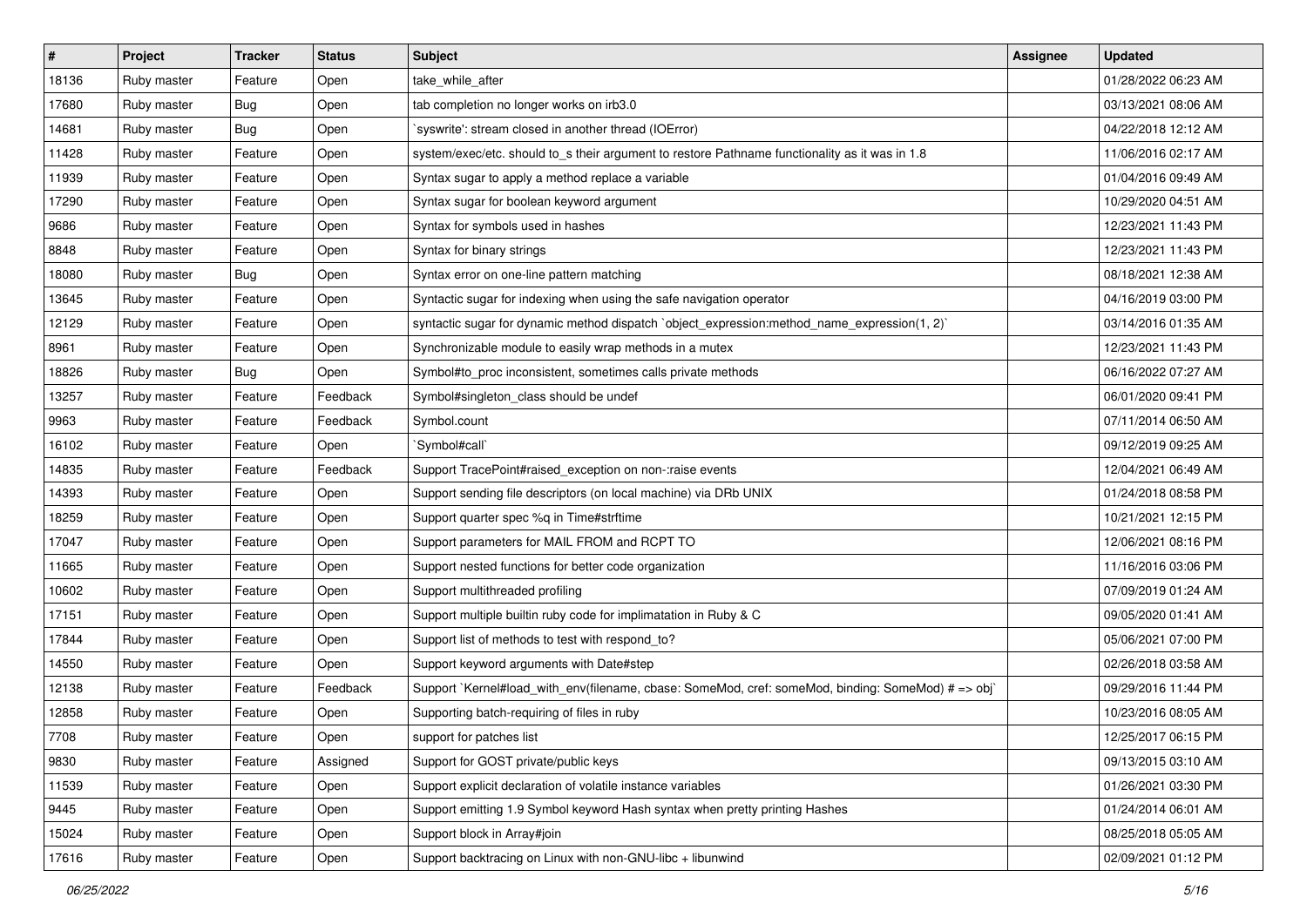| $\vert$ # | Project     | <b>Tracker</b> | <b>Status</b> | <b>Subject</b>                                                                                                     | <b>Assignee</b> | <b>Updated</b>      |
|-----------|-------------|----------------|---------------|--------------------------------------------------------------------------------------------------------------------|-----------------|---------------------|
| 14164     | Ruby master | Feature        | Open          | [Suggestion] Type system for ruby 3x to be usable for e. g. rubocop or autogenerating crystal code and so<br>forth |                 | 08/12/2019 08:15 AM |
| 17627     | Ruby master | Feature        | Open          | Suggestion: Implement `freeze_values` instance method on collection-like classes.                                  |                 | 02/16/2021 07:58 PM |
| 16122     | Ruby master | Feature        | Feedback      | Struct::Value: simple immutable value object                                                                       |                 | 02/12/2022 09:54 PM |
| 16638     | Ruby master | Feature        | Open          | Structured Data for Syslog                                                                                         |                 | 02/17/2020 07:06 PM |
| 10585     | Ruby master | Feature        | Open          | struct: speedup struct.attr = $v$ for first 10 attributes and struct[:attr] for big structs                        |                 | 06/30/2015 08:18 PM |
| 12416     | Ruby master | Feature        | Open          | struct rb id table lacks mark function                                                                             |                 | 09/22/2020 07:43 PM |
| 12719     | Ruby master | Feature        | Feedback      | 'Struct#merge' for partial updates                                                                                 |                 | 09/29/2021 09:16 PM |
| 12380     | Ruby master | Feature        | Open          | 'Struct' as a subclass of 'Class'                                                                                  |                 | 05/14/2016 08:28 AM |
| 7845      | Ruby master | Feature        | Open          | Strip doesn't handle unicode space characters in ruby 1.9.2 & 1.9.3 (does in 1.9.1)                                |                 | 12/23/2021 11:43 PM |
| 16927     | Ruby master | Bug            | Open          | String#tr won't return the expected result for some sign with diacritics                                           |                 | 06/01/2020 05:24 AM |
| 10331     | Ruby master | Feature        | Open          | String#to_r to recognize negative denominators                                                                     |                 | 10/06/2014 02:44 PM |
| 14417     | Ruby master | Feature        | Feedback      | String#sub / String#gsub 00000 Symbol 0 Hash000000000000                                                           |                 | 02/04/2018 01:05 PM |
| 10152     | Ruby master | Feature        | Open          | String#strip doesn't remove non-breaking space                                                                     |                 | 04/12/2015 07:36 PM |
| 16666     | Ruby master | Feature        | Open          | 'string' - 'str' as a shortcut for 'string'.gsub('str', ")?                                                        |                 | 03/01/2020 08:38 PM |
| 17771     | Ruby master | Feature        | Open          | String#start_with? should not construct MatchData or set \$~                                                       |                 | 04/02/2021 02:49 PM |
| 12304     | Ruby master | Feature        | Feedback      | String#split with a block                                                                                          |                 | 04/21/2016 12:29 AM |
| 15562     | Ruby master | Feature        | Open          | `String#split` option to suppress the initial empty substring                                                      |                 | 01/28/2019 03:32 AM |
| 18597     | Ruby master | Feature        | Open          | Strings need a named method like 'dup' that doesn't duplicate if receiver is mutable                               |                 | 02/26/2022 11:56 PM |
| 15151     | Ruby master | Feature        | Open          | String#slice!(0,) creates a duplicate of original string                                                           |                 | 06/20/2019 03:37 PM |
| 9116      | Ruby master | Feature        | Open          | String#rsplit missing                                                                                              |                 | 04/27/2017 10:00 AM |
| 9807      | Ruby master | Feature        | Open          | String.new with block                                                                                              |                 | 05/07/2014 05:54 AM |
| 16790     | Ruby master | Feature        | Open          | string format and refinements                                                                                      |                 | 04/16/2020 03:06 AM |
| 13025     | Ruby master | Feature        | Feedback      | String equality operator does not perform implicit conversion                                                      |                 | 12/12/2016 07:18 AM |
| 5606      | Ruby master | Feature        | Feedback      | String#each_match(regexp)                                                                                          |                 | 12/25/2017 06:15 PM |
| 15588     | Ruby master | Feature        | Open          | String#each_chunk and #chunks                                                                                      |                 | 12/25/2019 04:28 AM |
| 10783     | Ruby master | Misc           | Open          | String#concat has an "appending" behavior                                                                          |                 | 08/08/2018 03:08 AM |
| 14783     | Ruby master | Feature        | Open          | String#chars_at / String#bytes_at                                                                                  |                 | 05/24/2018 01:18 PM |
| 17682     | Ruby master | Feature        | Open          | String#casecmp performance improvement                                                                             |                 | 03/24/2021 02:29 PM |
| 15899     | Ruby master | Feature        | Open          | String#before and String#after                                                                                     |                 | 11/04/2019 08:57 PM |
| 16017     | Ruby master | Feature        | Feedback      | <b>String and Array Slices</b>                                                                                     |                 | 07/24/2019 07:28 AM |
| 15668     | Ruby master | Feature        | Open          | stdlib: Date - Time should return the difference in days                                                           |                 | 03/15/2019 07:09 AM |
| 8269      | Ruby master | Feature        | Feedback      | stdlib: Add Find.each_file to accompany Find.find                                                                  |                 | 06/02/2013 03:53 PM |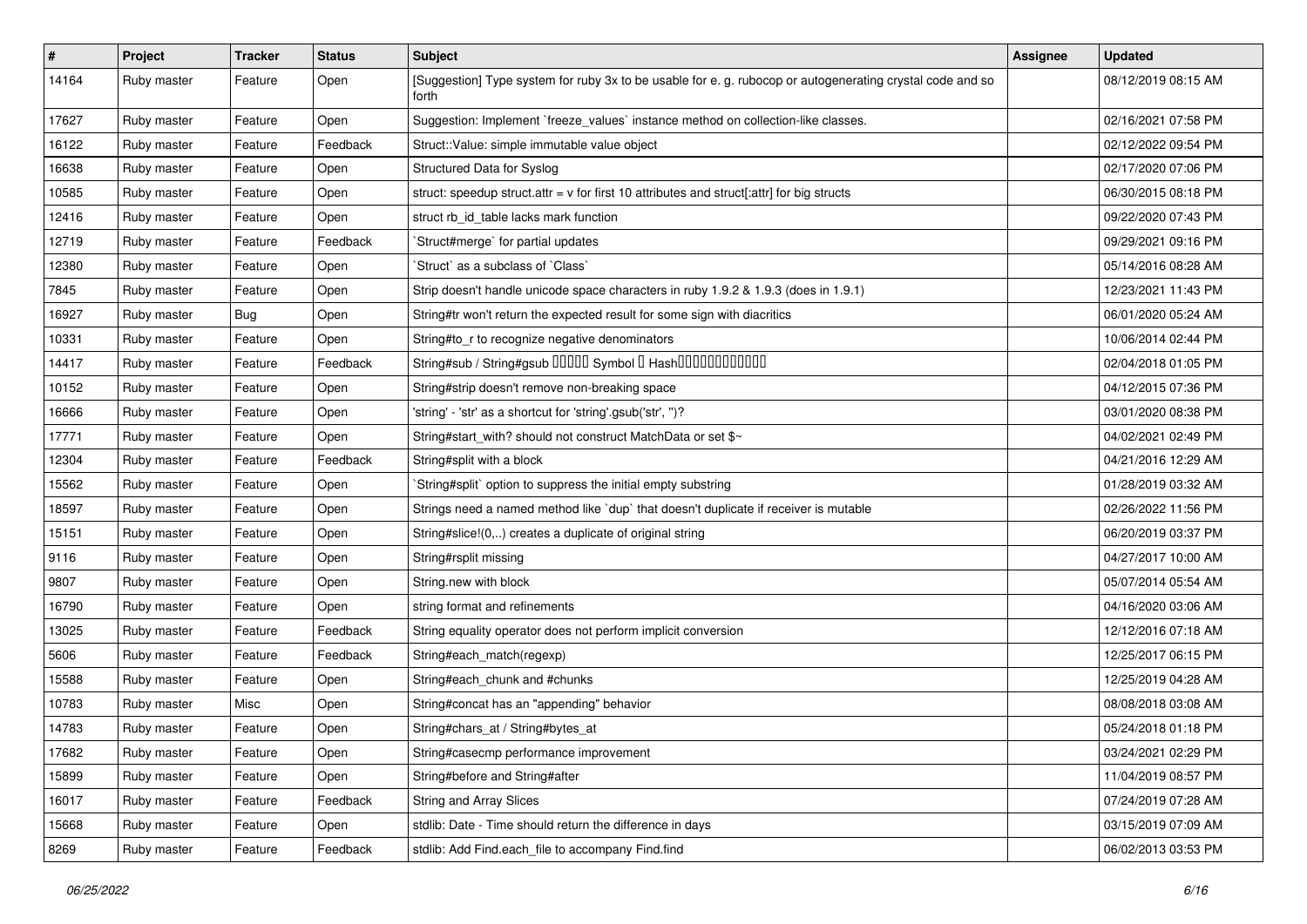| $\vert$ # | Project     | <b>Tracker</b> | <b>Status</b> | Subject                                                                                                                                               | <b>Assignee</b> | <b>Updated</b>      |
|-----------|-------------|----------------|---------------|-------------------------------------------------------------------------------------------------------------------------------------------------------|-----------------|---------------------|
| 17148     | Ruby master | Feature        | Open          | stdbuf(1) support                                                                                                                                     |                 | 09/07/2020 04:12 AM |
| 16158     | Ruby master | Bug            | Open          | "st" Character Sequence In Regex Look-Behind Causes Illegal Pattern Error When Combined With POSIX<br>Bracket Expressions And Case Insensitivity Flag |                 | 09/17/2019 09:37 AM |
| 10228     | Ruby master | Feature        | Feedback      | Statistics module                                                                                                                                     |                 | 11/10/2014 11:01 PM |
| 17859     | Ruby master | Feature        | Open          | Start IRB when running just `ruby`                                                                                                                    |                 | 05/14/2021 07:54 AM |
| 8619      | Ruby master | Feature        | Open          | <b>Standard Profiling API</b>                                                                                                                         |                 | 12/23/2021 11:43 PM |
| 16511     | Ruby master | Feature        | Open          | Staged warnings and better compatibility for keyword arguments in 2.7.1                                                                               |                 | 02/25/2020 06:54 PM |
| 6133      | Ruby master | Feature        | Assigned      | SSLSocket <sup>[</sup> shutdown <sup>[11]</sup>                                                                                                       |                 | 09/13/2015 03:22 AM |
| 8688      | Ruby master | Feature        | Open          | #sprintf should accept strings as keys                                                                                                                |                 | 07/26/2013 02:33 AM |
| 17926     | Ruby master | Bug            | Open          | spec/ruby/core/file/atime_spec.rb: a random failing test on Travis ppc64le                                                                            |                 | 06/02/2021 04:35 PM |
| 16451     | Ruby master | Feature        | Open          | Special ternary operator for methods ending in `?`                                                                                                    |                 | 12/26/2019 09:03 PM |
| 18825     | Ruby master | Feature        | Open          | Specialized instruction for "array literal + `.hash`"                                                                                                 |                 | 06/14/2022 05:24 PM |
| 17127     | Ruby master | Feature        | Open          | Some TrueClass methods are faster if implemented in Ruby                                                                                              |                 | 11/05/2020 07:11 AM |
| 15833     | Ruby master | Feature        | Open          | Some refactors for shared-root array                                                                                                                  |                 | 07/29/2019 07:13 AM |
| 18759     | Ruby master | Bug            | Open          | snapshot-ruby_2_7: test failure on macos-12                                                                                                           |                 | 04/28/2022 12:18 AM |
| 17815     | Ruby master | Misc           | Open          | Snapcraft Ruby plugin                                                                                                                                 |                 | 04/20/2021 07:59 PM |
| 11388     | Ruby master | Feature        | Open          | SMTP Service Extension for Delivery Status Notifications                                                                                              |                 | 02/06/2018 11:37 AM |
| 13174     | Ruby master | Feature        | Open          | Smaller id_table on 64bit platform                                                                                                                    |                 | 01/31/2017 02:05 PM |
| 14474     | Ruby master | <b>Bug</b>     | Open          | skip "TestException#test thread signal location" as known bug                                                                                         |                 | 12/10/2018 07:09 AM |
| 11064     | Ruby master | Bug            | Open          | #singleton_methods for objects with special singleton_class returns an empty array                                                                    |                 | 01/31/2022 05:02 AM |
| 13620     | Ruby master | Feature        | Open          | Simplifying MRI's build system: always make install                                                                                                   |                 | 07/08/2018 09:41 AM |
| 14565     | Ruby master | Feature        | Open          | Simpler, one-liner, failsafe require in ruby? [Suggested names: require_failsafe, require_safe, require_try,<br>require_add)                          |                 | 10/09/2019 05:42 AM |
| 6263      | Ruby master | Feature        | Feedback      | Simple access to toplevel object (main)                                                                                                               |                 | 12/25/2017 06:15 PM |
| 14328     | Ruby master | Feature        | Open          | SIMD vectorization                                                                                                                                    |                 | 07/16/2018 05:12 PM |
| 16699     | Ruby master | Feature        | Feedback      | Silence/ignore particular warnings from some parts of the code (in a .rb file)                                                                        |                 | 03/20/2020 09:24 PM |
| 18834     | Ruby master | Misc           | Feedback      | Significant change in loop speeds (regressing using while loop on ARM chips)                                                                          |                 | 06/23/2022 03:30 PM |
| 15402     | Ruby master | Misc           | Open          | Shrinking excess retained memory of container types on promotion to uncollectible                                                                     |                 | 12/11/2018 08:43 PM |
| 13668     | Ruby master | Feature        | Open          | Show / log test-all skips in CI here or at http://rubyci.org/ ?                                                                                       |                 | 06/20/2017 03:30 AM |
| 17743     | Ruby master | Feature        | Open          | Show argument types in backtrace                                                                                                                      |                 | 03/25/2021 06:39 PM |
| 8853      | Ruby master | Feature        | Open          | Should String#sub(pattern) returns an Enumerator?                                                                                                     |                 | 07/13/2019 12:32 AM |
| 8206      | Ruby master | Feature        | Open          | Should Ruby core implement String#blank?                                                                                                              |                 | 04/28/2016 02:05 PM |
| 11230     | Ruby master | <b>Bug</b>     | Open          | Should rb_struct_s_members() be public API?                                                                                                           |                 | 04/17/2021 05:06 PM |
| 13124     | Ruby master | Feature        | Open          | Should #puts convert to external encoding?                                                                                                            |                 | 12/01/2017 06:45 PM |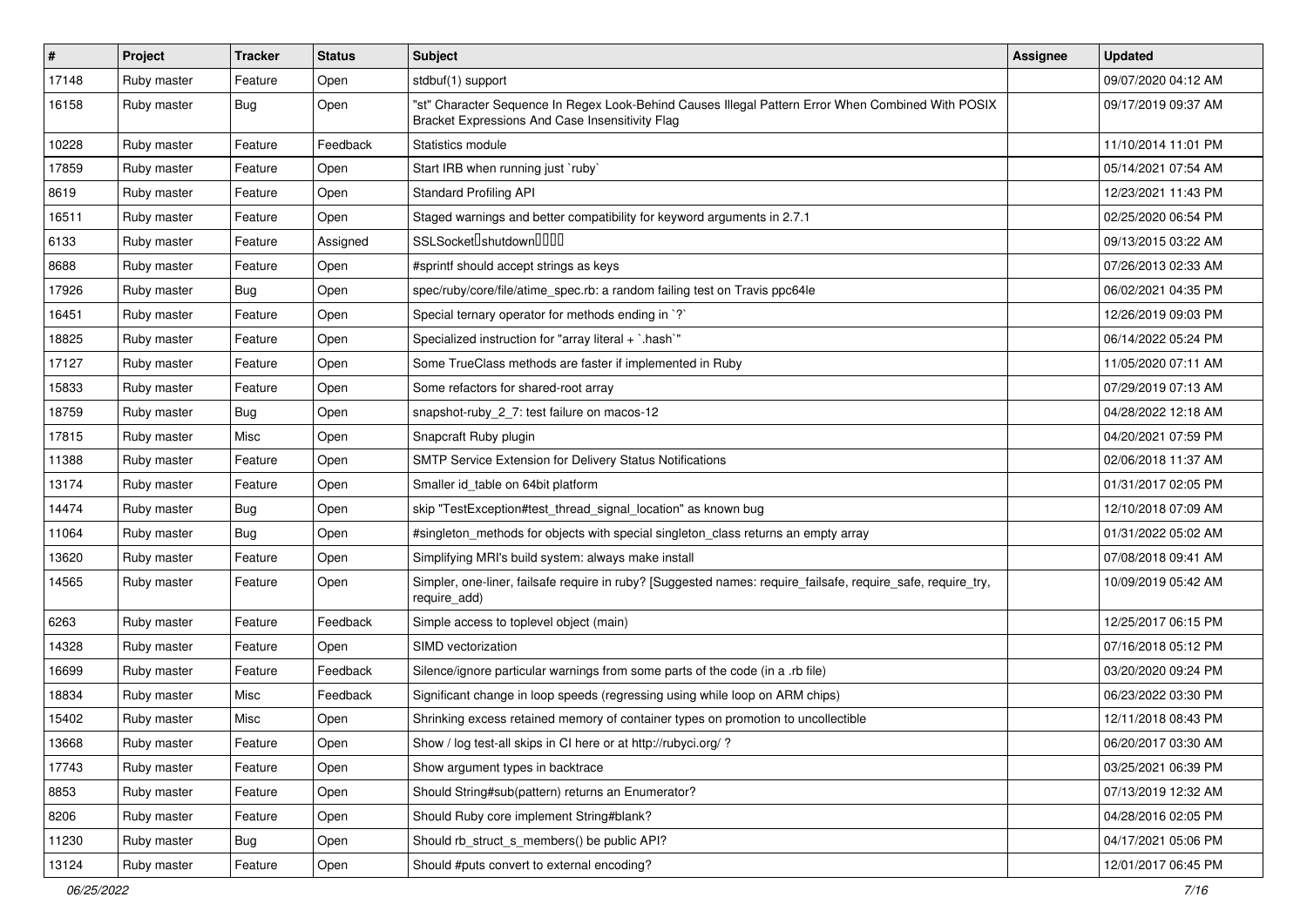| $\vert$ # | Project     | <b>Tracker</b> | <b>Status</b> | Subject                                                                                                                                      | <b>Assignee</b> | <b>Updated</b>      |
|-----------|-------------|----------------|---------------|----------------------------------------------------------------------------------------------------------------------------------------------|-----------------|---------------------|
| 9049      | Ruby master | Feature        | Open          | Shorthands (a:b, *) for inclusive indexing                                                                                                   |                 | 03/15/2018 12:26 AM |
| 17384     | Ruby master | Feature        | Feedback      | shorthand of Hash#merge                                                                                                                      |                 | 12/10/2020 06:14 AM |
| 18162     | Ruby master | Feature        | Open          | Shorthand method Proc#isolate to create isolated proc objects                                                                                |                 | 09/13/2021 02:33 AM |
| 16241     | Ruby master | Feature        | Open          | Shorter syntax for anonymous refinements                                                                                                     |                 | 11/20/2020 07:22 PM |
| 16791     | Ruby master | Feature        | Open          | Shortcut for Process::Status.exitstatus                                                                                                      |                 | 05/19/2020 03:16 AM |
| 9953      | Ruby master | Feature        | Open          | set_trace_func values which could be frozen or symbols                                                                                       |                 | 06/19/2014 10:44 PM |
| 16995     | Ruby master | Feature        | Open          | Sets: <=> should be specialized                                                                                                              |                 | 06/26/2020 08:43 PM |
| 16994     | Ruby master | Feature        | Feedback      | Sets: shorthand for frozen sets of symbols / strings                                                                                         |                 | 09/25/2020 08:15 PM |
| 16990     | Ruby master | Feature        | Open          | Sets: operators compatibility with Array                                                                                                     |                 | 02/22/2021 11:37 PM |
| 16993     | Ruby master | Feature        | Open          | Sets: from hash keys using Hash#key_set                                                                                                      |                 | 06/27/2020 05:44 AM |
| 16991     | Ruby master | Feature        | Open          | Sets: add Set#join                                                                                                                           |                 | 06/26/2020 08:29 PM |
| 7220      | Ruby master | Feature        | Open          | Separate IO#dup, StringIO#initialize_copy from dup(2)                                                                                        |                 | 12/10/2020 08:47 AM |
| 17471     | Ruby master | Feature        | Open          | send_if method for improved conditional chaining                                                                                             |                 | 12/29/2020 03:23 PM |
| 12141     | Ruby master | Feature        | Open          | send and __send__                                                                                                                            |                 | 03/14/2016 01:32 AM |
| 18736     | Ruby master | Feature        | Open          | self-p for method chain                                                                                                                      |                 | 04/15/2022 11:09 AM |
| 18265     | Ruby master | Feature        | Open          | Self-contained one-binary feature which discuss on ruby kaigi 2021 day 2, I Ruby Committers vs the World<br>/ CRuby Committers <sup>[]</sup> |                 | 10/24/2021 04:11 PM |
| 18186     | Ruby master | <b>Bug</b>     | Open          | SEGV with system command - MinGW?                                                                                                            |                 | 09/22/2021 03:20 PM |
| 14049     | Ruby master | <b>Bug</b>     | Open          | SEGV svn 60401 require relative                                                                                                              |                 | 10/26/2017 05:25 PM |
| 16288     | Ruby master | <b>Bug</b>     | Open          | Segmentation fault with finalizers, threads                                                                                                  |                 | 12/19/2019 07:46 PM |
| 17765     | Ruby master | Bug            | Feedback      | Segmentation fault when calling String#gsub                                                                                                  |                 | 12/02/2021 06:57 PM |
| 18750     | Ruby master | <b>Bug</b>     | Feedback      | Segmentation fault on SIGINT when waiting in TracePoint handler                                                                              |                 | 04/29/2022 10:47 AM |
| 18412     | Ruby master | Bug            | Open          | Segfault in test_ractor.rb                                                                                                                   |                 | 12/17/2021 04:23 AM |
| 18413     | Ruby master | <b>Bug</b>     | Open          | Segfault in `ripper/lexer.rb`                                                                                                                |                 | 12/17/2021 04:49 PM |
| 17799     | Ruby master | Bug            | Open          | Seg fault in rb_class_clear_method_cache                                                                                                     |                 | 12/09/2021 05:39 AM |
| 16621     | Ruby master | Feature        | Open          | Second block parameter of Pathname#glob to be relative path from self                                                                        |                 | 02/12/2020 11:27 PM |
| 13571     | Ruby master | Bug            | Open          | Script arguments, encoding, windows / MinGW                                                                                                  |                 | 11/12/2017 10:53 PM |
| 4046      | Ruby master | Feature        | Feedback      | Saving C's **argv and cwd allows Ruby programs to reliably restart themselves                                                                |                 | 12/25/2017 06:14 PM |
| 16411     | Ruby master | Feature        | Open          | Safer keyword argument extension                                                                                                             |                 | 12/10/2019 02:45 AM |
| 8494      | Ruby master | Feature        | Open          | Safe method for defensive copies. alternative to 'dup'                                                                                       |                 | 06/05/2013 04:26 PM |
| 3001      | Ruby master | Feature        | Feedback      | Ruby stdlib: Benchmark::Tms #memberwise drops labels                                                                                         |                 | 05/24/2016 01:42 PM |
| 18842     | Ruby master | <b>Bug</b>     | Open          | Ruby's Resolv library does not handle correctly the `NODATA` case                                                                            |                 | 06/19/2022 05:39 PM |
| 16810     | Ruby master | <b>Bug</b>     | Open          | ruby segfaults on s390x with musl libc                                                                                                       |                 | 03/05/2021 01:38 AM |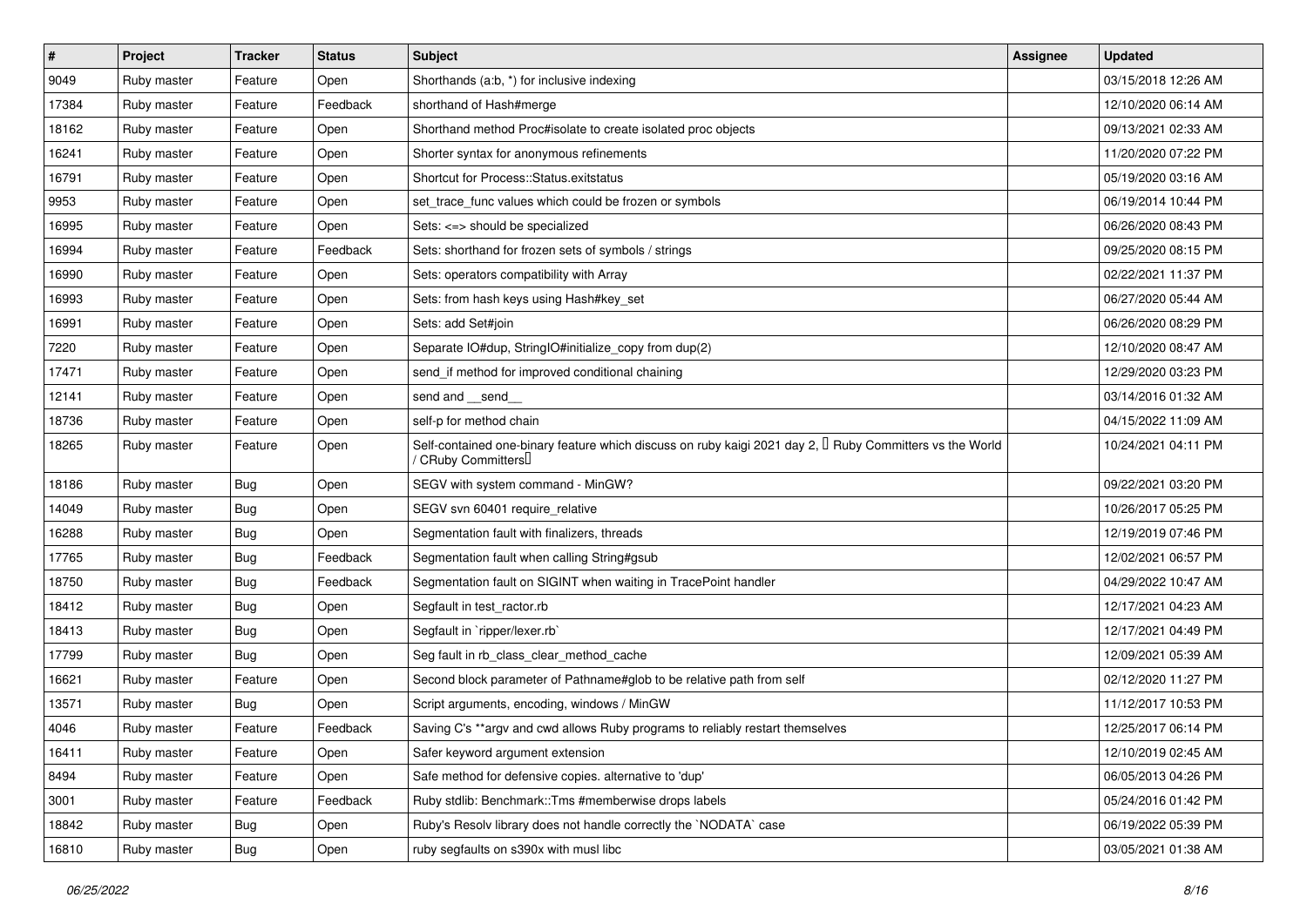| #     | Project     | <b>Tracker</b> | <b>Status</b> | Subject                                                                       | <b>Assignee</b> | <b>Updated</b>      |
|-------|-------------|----------------|---------------|-------------------------------------------------------------------------------|-----------------|---------------------|
| 16905 | Ruby master | Bug            | Open          | Ruby required to build Ruby on Haiku?                                         |                 | 05/24/2020 08:08 AM |
| 16629 | Ruby master | Misc           | Open          | ruby-loco now built & saved on GitHub, both mingw & mswin builds              |                 | 02/12/2020 01:53 PM |
| 17741 | Ruby master | Feature        | Open          | Ruby links to `objc` for convenience - this should be moved into a native ext |                 | 03/23/2021 01:24 AM |
| 18822 | Ruby master | Feature        | Open          | Ruby lack a proper method to percent-encode strings for URIs (RFC 3986)       |                 | 06/09/2022 02:42 PM |
| 16851 | Ruby master | Feature        | Feedback      | Ruby hashing algorithm could be improved using Tabulation Hashing             |                 | 10/22/2020 09:18 AM |
| 18733 | Ruby master | <b>Bug</b>     | Open          | Ruby GC problems cause performance issue with Ractor                          |                 | 04/15/2022 09:13 AM |
| 18758 | Ruby master | Bug            | Open          | Ruby fails to build on M1 Mac when x86 Homebrew is installed                  |                 | 04/28/2022 03:19 PM |
| 17142 | Ruby master | Bug            | Open          | Ruby fails to build in AIX                                                    |                 | 03/20/2021 07:08 AM |
| 17851 | Ruby master | Feature        | Open          | ruby extension for memoryview                                                 |                 | 05/05/2021 03:15 PM |
| 7981  | Ruby master | Feature        | Open          | ruby does not respect --                                                      |                 | 02/28/2013 02:49 PM |
| 16408 | Ruby master | Misc           | Open          | Ruby docs list incorrect method signatures for PTY::getpty/PTY::spawn         |                 | 12/12/2019 05:12 PM |
| 13681 | Ruby master | Feature        | Open          | Ruby digest init fails in FIPS mode when built against OpenSSL ~> 1.0.1       |                 | 07/04/2017 05:17 PM |
| 14276 | Ruby master | Feature        | Open          | Ruby core debugger API                                                        |                 | 01/05/2018 07:54 PM |
| 14422 | Ruby master | Bug            | Open          | Ruby configuration options should not be reused for gem builds                |                 | 03/05/2018 03:32 PM |
| 10436 | Ruby master | <b>Bug</b>     | Open          | ruby -c and ripper inconsistency: m(&nil) {}                                  |                 | 08/27/2019 12:08 AM |
| 14149 | Ruby master | Misc           | Open          | Ruby Birthday Thread - 25th years anniversary                                 |                 | 12/02/2017 01:40 AM |
| 13968 | Ruby master | Misc           | Open          | [Ruby 3.x perhaps] - A (minimal?) static variant of ruby                      |                 | 01/14/2018 03:24 PM |
| 18281 | Ruby master | <b>Bug</b>     | Open          | Ruby 3.1.0: gem uninstall -alx fails to uninstall debug                       |                 | 06/16/2022 01:08 AM |
| 17373 | Ruby master | Bug            | Open          | Ruby 3.0 is slower at Discourse bench than Ruby 2.7                           |                 | 01/04/2021 06:47 AM |
| 18648 | Ruby master | Feature        | Feedback      | ruby2_keywords and  name arguments with impossible names                      |                 | 03/18/2022 06:25 PM |
| 18457 | Ruby master | Bug            | Open          | ruby 2.7.5 fiddle/types.rb use uint32_t but fiddle/cparser.rb lacks uint32_t  |                 | 01/03/2022 01:00 PM |
| 18607 | Ruby master | <b>Bug</b>     | Feedback      | Ruby 2.7.5 fails to configure on macOS Monterey on mac with M1 Pro            |                 | 03/04/2022 01:08 PM |
| 14418 | Ruby master | <b>Bug</b>     | Open          | ruby 2.5 slow regexp execution                                                |                 | 12/29/2019 10:34 AM |
| 14387 | Ruby master | Bug            | Open          | Ruby 2.5 <sup>D</sup> Alpine Linux 000000000000 SystemStackError 00000        |                 | 04/21/2020 03:13 PM |
| 12982 | Ruby master | Feature        | Feedback      | ruby 2.3.1 got crash on macos                                                 |                 | 12/23/2021 11:40 PM |
| 17037 | Ruby master | Bug            | Open          | rounding of Rational#to_f                                                     |                 | 08/26/2020 03:54 AM |
| 8321  | Ruby master | Feature        | Open          | Ripper: I would like coordinates for keywords                                 |                 | 05/10/2013 07:01 PM |
| 16794 | Ruby master | Feature        | Open          | Rightward operators                                                           |                 | 09/10/2020 09:34 PM |
| 11500 | Ruby master | Feature        | Open          | [RFC] rename Queue to UnboundedQueue                                          |                 | 07/19/2021 07:48 AM |
| 18494 | Ruby master | Feature        | Open          | [RFC] ENV["RUBY_GC_"]= changes GC parameters dynamically                      |                 | 01/17/2022 11:15 PM |
| 18401 | Ruby master | Feature        | Open          | Rework `require relative` to add the "current path" on `\$LOAD PATH`          |                 | 12/09/2021 05:41 PM |
| 11927 | Ruby master | Feature        | Open          | Return value for `Module#include` and `Module#prepend`                        |                 | 09/02/2020 12:40 AM |
| 12006 | Ruby master | Feature        | Open          | return IO object from IO#print, IO#puts, IO#close_read, IO#close_write,       |                 | 01/21/2016 12:42 PM |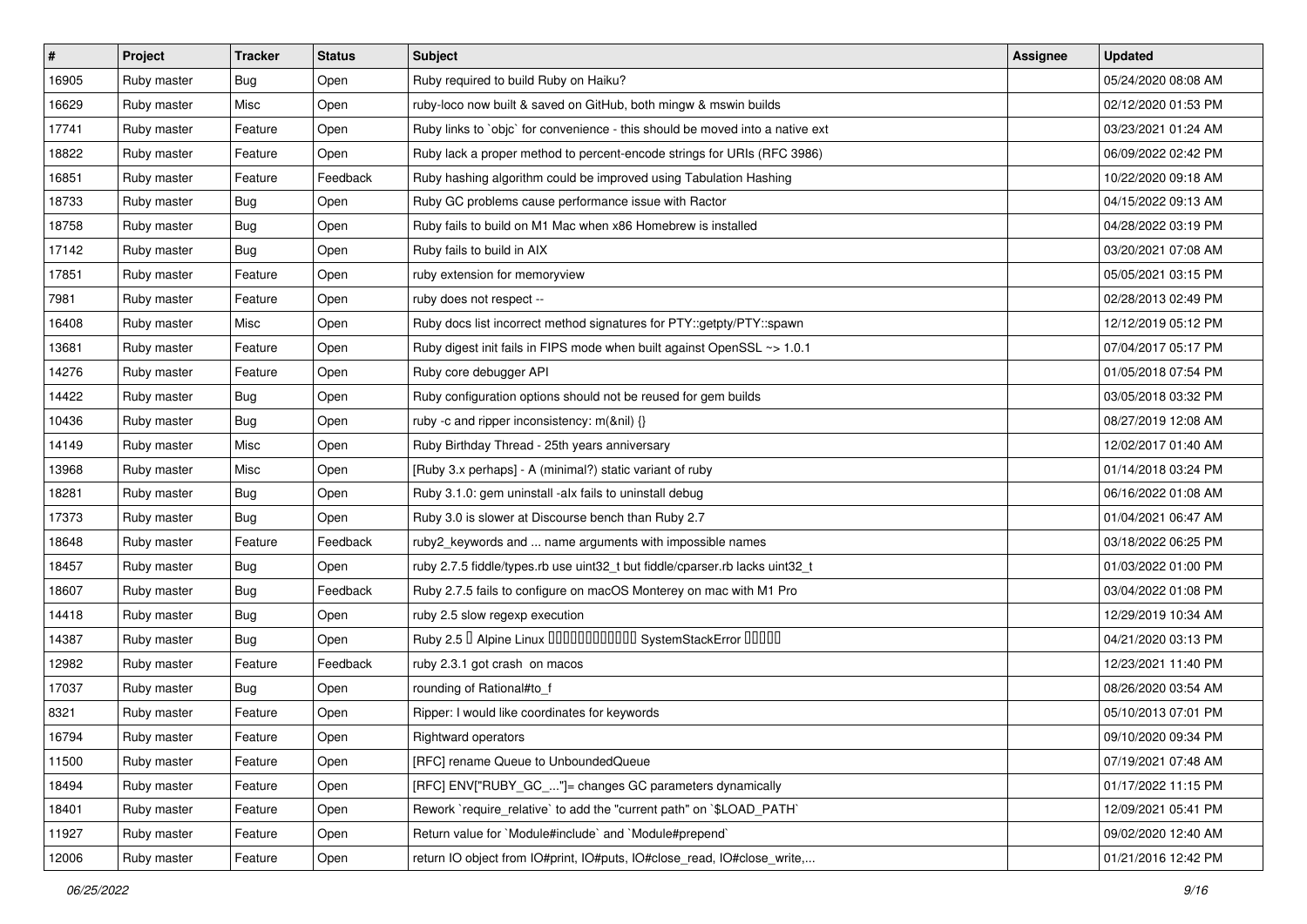| $\sharp$ | Project     | <b>Tracker</b> | <b>Status</b> | <b>Subject</b>                                                                                                        | <b>Assignee</b> | <b>Updated</b>      |
|----------|-------------|----------------|---------------|-----------------------------------------------------------------------------------------------------------------------|-----------------|---------------------|
| 8077     | Ruby master | Feature        | Feedback      | Returning Dir objects from C extensions                                                                               |                 | 07/15/2019 10:48 PM |
| 15093    | Ruby master | Feature        | Open          | Retrive Array elements with infinite ranges specified by Float::INFINITY                                              |                 | 09/09/2018 02:01 PM |
| 12399    | Ruby master | Feature        | Feedback      | Restricted, safe version of `Kernel#eval`                                                                             |                 | 06/13/2017 12:24 AM |
| 15824    | Ruby master | Feature        | Open          | respond_to pattern for pattern match                                                                                  |                 | 10/06/2019 07:56 AM |
| 9400     | Ruby master | Feature        | Open          | Respect constant lookup when using `raise`                                                                            |                 | 07/12/2019 03:36 AM |
| 9355     | Ruby master | Feature        | Open          | Re: Rename method_id to method_name in TracePoint class                                                               |                 | 07/12/2019 03:45 AM |
| 16246    | Ruby master | Feature        | Open          | require with an optional block that is evaluated when requiring fails                                                 |                 | 10/09/2019 11:16 AM |
| 10320    | Ruby master | Feature        | Open          | require into module                                                                                                   |                 | 06/10/2021 08:15 AM |
| 15993    | Ruby master | <b>Bug</b>     | Open          | 'require' doesn't work if there are Cyrillic chars in the path to Ruby dir                                            |                 | 07/09/2021 04:08 PM |
| 18608    | Ruby master | Bug            | Open          | 'require': cannot load such file -- ripper (LoadError) after 'make distclean'                                         |                 | 05/27/2022 04:10 AM |
| 6792     | Ruby master | Feature        | Feedback      | request for easier system properties access                                                                           |                 | 12/25/2017 06:15 PM |
| 16895    | Ruby master | Misc           | Open          | Request for cooperation: Try your applications/libraries with master branch and debug options                         |                 | 05/15/2020 11:51 PM |
| 11295    | Ruby master | Misc           | Open          | Request for comments about error messages                                                                             |                 | 10/22/2015 09:12 AM |
| 15049    | Ruby master | Feature        | Feedback      | [Request] Easily access all keyword arguments within a method                                                         |                 | 10/15/2018 05:36 PM |
| 16818    | Ruby master | Feature        | Open          | Rename `Range#%` to `Range#/`                                                                                         |                 | 05/07/2020 08:49 AM |
| 7384     | Ruby master | Feature        | Open          | Rename #each_with_object to #each_with                                                                                |                 | 12/25/2017 06:15 PM |
| 17163    | Ruby master | Feature        | Open          | Rename 'begin'                                                                                                        |                 | 09/09/2020 03:04 AM |
| 18576    | Ruby master | Feature        | Open          | Rename `ASCII-8BIT` encoding to `BINARY`                                                                              |                 | 03/17/2022 03:06 PM |
| 14465    | Ruby master | Feature        | Open          | rename/alias and then obsolete UDPSocket::send                                                                        |                 | 12/23/2021 11:43 PM |
| 13502    | Ruby master | Feature        | Open          | remove unused Array#to_s implementation                                                                               |                 | 07/27/2021 11:41 AM |
| 14249    | Ruby master | Feature        | Open          | Remove str[match_str]                                                                                                 |                 | 05/19/2018 06:13 PM |
| 17944    | Ruby master | Feature        | Open          | Remove Socket.gethostbyaddr and Socket.gethostbyname                                                                  |                 | 06/10/2021 08:26 AM |
| 14605    | Ruby master | Feature        | Open          | Remove `original_iseq` from `rb_iseq_constant_body`                                                                   |                 | 08/26/2019 07:31 PM |
| 16968    | Ruby master | Feature        | Open          | Remove `\$IGNORECASE` from English.rb                                                                                 |                 | 06/18/2020 04:34 AM |
| 17121    | Ruby master | Feature        | Open          | Remove ENV#index                                                                                                      |                 | 08/13/2020 09:58 AM |
| 10548    | Ruby master | Feature        | Open          | remove callcc (Callcc is now going obsoleted. Please use Fiber.)                                                      |                 | 04/18/2022 09:07 AM |
| 17099    | Ruby master | Feature        | Open          | Remove boolean argument and warning from Module#attr                                                                  |                 | 12/18/2020 04:15 AM |
| 18751    | Ruby master | Bug            | Open          | Regression on master for Method#== when comparing public with private method                                          |                 | 05/18/2022 01:27 AM |
| 18009    | Ruby master | <b>Bug</b>     | Open          | Regexps \w and \W with /i option and /u option produce inconsistent results under nested negation and<br>intersection |                 | 06/28/2021 09:09 AM |
| 18686    | Ruby master | <b>Bug</b>     | Open          | Regexp supporting unexpected age properties in Ruby < 3.2                                                             |                 | 04/08/2022 06:52 PM |
| 9253     | Ruby master | Feature        | Open          | Regexp named match and case statement                                                                                 |                 | 01/05/2018 09:00 PM |
| 16145    | Ruby master | Bug            | Open          | regexp match error if mixing /i, character classes, and utf8                                                          |                 | 09/06/2019 05:52 AM |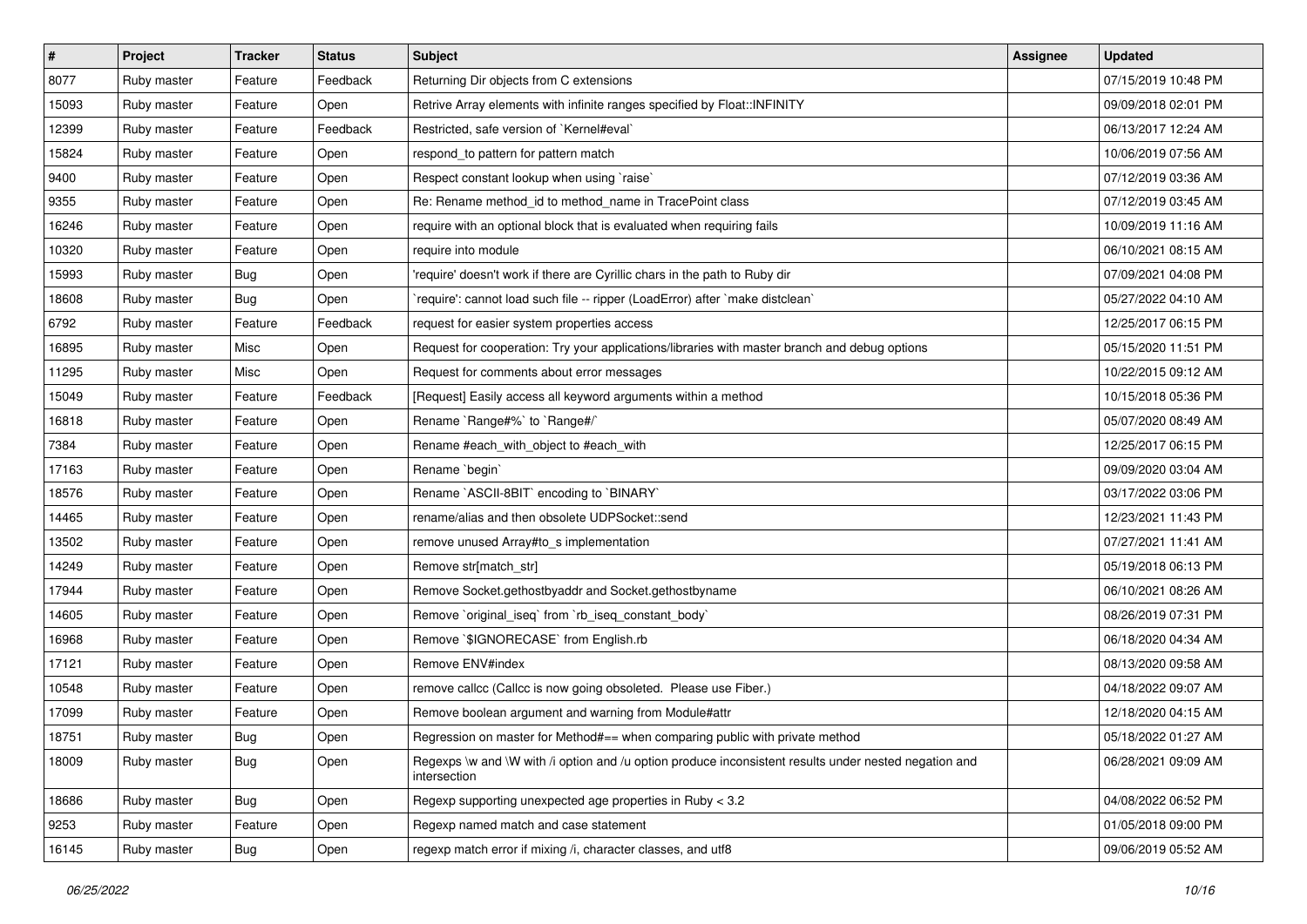| #     | Project     | <b>Tracker</b> | <b>Status</b> | Subject                                                                                                                | <b>Assignee</b> | <b>Updated</b>      |
|-------|-------------|----------------|---------------|------------------------------------------------------------------------------------------------------------------------|-----------------|---------------------|
| 14364 | Ruby master | <b>Bug</b>     | Open          | Regexp last match variable in procs                                                                                    |                 | 09/14/2018 05:28 AM |
| 14838 | Ruby master | Bug            | Open          | RegexpError with double "s" in look-behind assertion in case-insensitive unicode regexp                                |                 | 06/09/2018 04:04 PM |
| 12034 | Ruby master | Feature        | Open          | RegExp does not respect file encoding directive                                                                        |                 | 02/13/2016 06:41 PM |
| 14669 | Ruby master | Feature        | Open          | Regexp does not expose the amount of capture groups.                                                                   |                 | 04/08/2018 11:11 AM |
| 17036 | Ruby master | Feature        | Open          | Regexp deconstruction keys to allow pattern matching                                                                   |                 | 07/19/2020 02:45 PM |
| 12700 | Ruby master | Feature        | Open          | regexg heredoc support                                                                                                 |                 | 11/24/2017 12:53 AM |
| 17156 | Ruby master | Feature        | Open          | Refinements per directory tree                                                                                         |                 | 12/07/2020 05:19 AM |
| 14083 | Ruby master | Bug            | Open          | Refinement in block calling incorrect method                                                                           |                 | 11/05/2017 07:36 PM |
| 18799 | Ruby master | Bug            | Open          | Refinement#import_methods vs attr_reader                                                                               |                 | 05/25/2022 06:50 AM |
| 15428 | Ruby master | <b>Bug</b>     | Open          | Refactor Proc#>> and #<<                                                                                               |                 | 08/20/2021 06:31 PM |
| 16773 | Ruby master | Feature        | Open          | Reduce allocations in net/http                                                                                         |                 | 04/10/2020 11:36 AM |
| 15527 | Ruby master | Feature        | Open          | Redesign of timezone object requirements                                                                               |                 | 02/02/2019 11:15 AM |
| 14125 | Ruby master | Feature        | Open          | Readline Module (STDLIB): Add support for ^O emacs keybinding?                                                         |                 | 08/25/2019 08:48 PM |
| 6047  | Ruby master | Feature        | Assigned      | read all: Grow buffer exponentially in generic case                                                                    |                 | 09/13/2015 03:19 AM |
| 18456 | Ruby master | Bug            | Open          | rdoc non-determinism: module includes can be added once or twice to generated .ri                                      |                 | 01/01/2022 11:16 PM |
| 16373 | Ruby master | Feature        | Open          | RDoc for some of the Kernel methods cannot be found in Kernel module                                                   |                 | 05/29/2020 09:29 PM |
| 17053 | Ruby master | Misc           | Open          | RDoc for Hash Keys                                                                                                     |                 | 07/28/2020 01:21 AM |
| 18472 | Ruby master | Bug            | Open          | rb_w32_map_errno is not found on Ruby-3.1.0                                                                            |                 | 01/13/2022 09:59 AM |
| 18492 | Ruby master | Bug            | Open          | rb_rescue2` inside `rb_protect` segfaults on Windows                                                                   |                 | 01/14/2022 03:17 PM |
| 12731 | Ruby master | Feature        | Open          | rb_path_to_class should call custom const_defined? methods (take 2)                                                    |                 | 07/25/2019 06:13 PM |
| 18257 | Ruby master | Bug            | Open          | rb_mRubyVMFrozenCore is broken by GC run                                                                               |                 | 02/10/2022 12:36 PM |
| 16742 | Ruby master | Feature        | Open          | RbConfig.windows? and RbConfig.host_os                                                                                 |                 | 04/11/2020 02:00 PM |
| 18785 | Ruby master | Bug            | Feedback      | RbConfig::MAKEFILE_CONFIG["warnflags"] contains "-Wno-cast-function-type" which is not compatible<br>with clang 13.0.0 |                 | 05/25/2022 06:39 PM |
| 18473 | Ruby master | <b>Bug</b>     | Open          | Raw data in Socket:: Option#inspect on Amazon Linux 2                                                                  |                 | 01/11/2022 02:13 PM |
| 10332 | Ruby master | Feature        | Open          | Rational literal for mixed fractions                                                                                   |                 | 10/06/2014 02:55 PM |
| 18430 | Ruby master | Bug            | Feedback      | Raspberry Pi 3.0.3 Compile Issue                                                                                       |                 | 12/28/2021 12:46 AM |
| 18368 | Ruby master | Feature        | Open          | Range#step semantics for non-Numeric ranges                                                                            |                 | 02/02/2022 03:42 PM |
| 17924 | Ruby master | Feature        | Open          | Range#infinite?                                                                                                        |                 | 07/08/2021 11:58 PM |
| 18580 | Ruby master | <b>Bug</b>     | Open          | Range#include? inconsistency for beginless String ranges                                                               |                 | 03/09/2022 10:22 PM |
| 18463 | Ruby master | Feature        | Open          | Random number generation with xoshiro                                                                                  |                 | 02/13/2022 09:12 AM |
| 12357 | Ruby master | Feature        | Feedback      | Random#initialize with a String                                                                                        |                 | 05/17/2016 05:20 PM |
| 16031 | Ruby master | Feature        | Open          | Raise ArgumentError when creating Time objects with invalid day of month, instead of rolling into next<br>month        |                 | 06/20/2020 04:23 AM |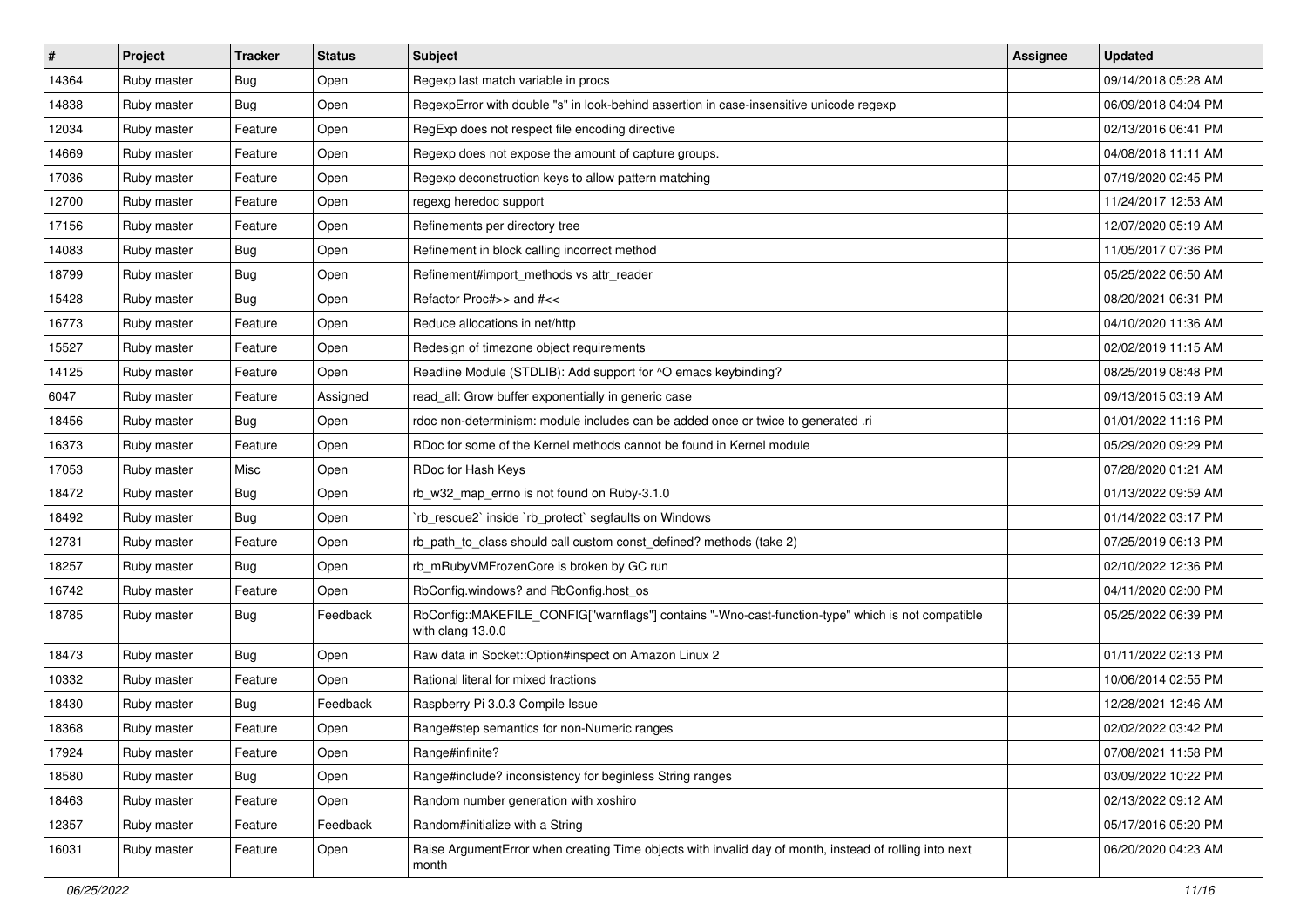| #     | Project     | <b>Tracker</b> | <b>Status</b> | Subject                                                                                                  | <b>Assignee</b> | <b>Updated</b>      |
|-------|-------------|----------------|---------------|----------------------------------------------------------------------------------------------------------|-----------------|---------------------|
| 18760 | Ruby master | Bug            | Open          | Ractors vs "skynet" microbenchmark                                                                       |                 | 05/02/2022 11:36 PM |
| 18816 | Ruby master | <b>Bug</b>     | Open          | Ractor segfaulting MacOS 12.4 (aarch64 / M1 processor)                                                   |                 | 06/13/2022 01:46 PM |
| 17298 | Ruby master | Feature        | Open          | Ractor's basket communication APIs                                                                       |                 | 11/13/2020 04:16 PM |
| 17286 | Ruby master | Feature        | Open          | 'Ractor.new' should accept 'move: true'                                                                  |                 | 11/08/2020 03:01 AM |
| 18127 | Ruby master | Feature        | Open          | Ractor-local version of Singleton                                                                        |                 | 11/09/2021 02:45 PM |
| 17506 | Ruby master | Bug            | Open          | Ractor isolation broken by ThreadGroup                                                                   |                 | 01/03/2021 08:05 PM |
| 18129 | Ruby master | Bug            | Open          | Ractor-incompatible global variables can be accessed through alias                                       |                 | 08/23/2021 10:08 PM |
| 17180 | Ruby master | Bug            | Open          | Ractor and constant referencing                                                                          |                 | 09/20/2020 05:43 PM |
| 18814 | Ruby master | Feature        | Open          | Ractor: add method to query incoming message queue size                                                  |                 | 06/02/2022 11:59 AM |
| 18782 | Ruby master | <b>Bug</b>     | Open          | Race conditions in autoload when loading the same feature with multiple threads.                         |                 | 05/18/2022 09:22 PM |
| 9145  | Ruby master | Feature        | Open          | Queue#pop(true) return nil if empty instead of raising ThreadError                                       |                 | 01/01/2018 07:41 PM |
| 17357 | Ruby master | Feature        | Open          | Queue#pop`should have a block form for closed queues                                                     |                 | 01/12/2021 07:32 AM |
| 17146 | Ruby master | Bug            | Open          | Queue operations are allowed after it is frozen                                                          |                 | 10/20/2021 08:32 PM |
| 18420 | Ruby master | Misc           | Open          | Question about how to handle IO.pipe reader and writer when forking                                      |                 | 12/22/2021 12:04 AM |
| 17774 | Ruby master | <b>Bug</b>     | Open          | Quantified empty group causes regex to fail                                                              |                 | 10/13/2021 04:43 PM |
| 11923 | Ruby master | Feature        | Open          | Put Struct accessors into separate module to allow redefining them in Struct.new's block                 |                 | 05/17/2016 06:37 AM |
| 13026 | Ruby master | Feature        | Open          | Public singleton methods                                                                                 |                 | 02/22/2017 06:53 PM |
| 15338 | Ruby master | Feature        | Open          | Provide way for C extensions to query if global variable is defined                                      |                 | 11/25/2018 09:32 AM |
| 10882 | Ruby master | Feature        | Open          | Provide Levenshtein distance implementation as part of stdlib                                            |                 | 02/26/2015 03:56 PM |
| 17758 | Ruby master | Feature        | Open          | Provide Hash#count for performance improvement                                                           |                 | 03/28/2021 06:39 PM |
| 15017 | Ruby master | Feature        | Open          | Provide extended information about Signal                                                                |                 | 08/22/2018 05:42 AM |
| 10391 | Ruby master | Feature        | Open          | Provide %eISO-8859-1'string \xAA literal' string literals with explicit encoding                         |                 | 10/28/2014 10:27 AM |
| 17004 | Ruby master | Feature        | Open          | Provide a way for methods to omit their return value                                                     |                 | 07/20/2020 05:44 AM |
| 14938 | Ruby master | Feature        | Open          | Provide API to get same result as ruby -wc                                                               |                 | 08/06/2018 06:27 PM |
| 16001 | Ruby master | Feature        | Open          | Provide an alias to Kernel#caller_locations(1,1) and Kernel#caller(1,1)                                  |                 | 09/04/2019 02:31 PM |
| 13804 | Ruby master | Misc           | Open          | Protected methods cannot be overridden                                                                   |                 | 08/10/2017 09:41 PM |
| 15811 | Ruby master | Feature        | Open          | Propsing new method for comparing equality of 2 (float) numbers relatively                               |                 | 07/29/2019 04:40 PM |
| 18462 | Ruby master | Feature        | Open          | Proposal to merge WASI based WebAssembly support                                                         |                 | 03/24/2022 03:05 AM |
| 18410 | Ruby master | Feature        | Open          | Proposal to make inspect include underscores on numerics                                                 |                 | 12/16/2021 09:07 AM |
| 16287 | Ruby master | Feature        | Open          | Proposal to add .second and .third in particular to class Array                                          |                 | 10/31/2019 01:47 PM |
| 14869 | Ruby master | Feature        | Open          | Proposal to add Hash#===                                                                                 |                 | 08/09/2018 04:03 AM |
| 14916 | Ruby master | Feature        | Open          | Proposal to add Array#===                                                                                |                 | 08/09/2018 04:06 AM |
| 12843 | Ruby master | Feature        | Open          | Proposal to add a new method to class File in order to determine the name of the file without any suffix |                 | 10/17/2016 08:56 AM |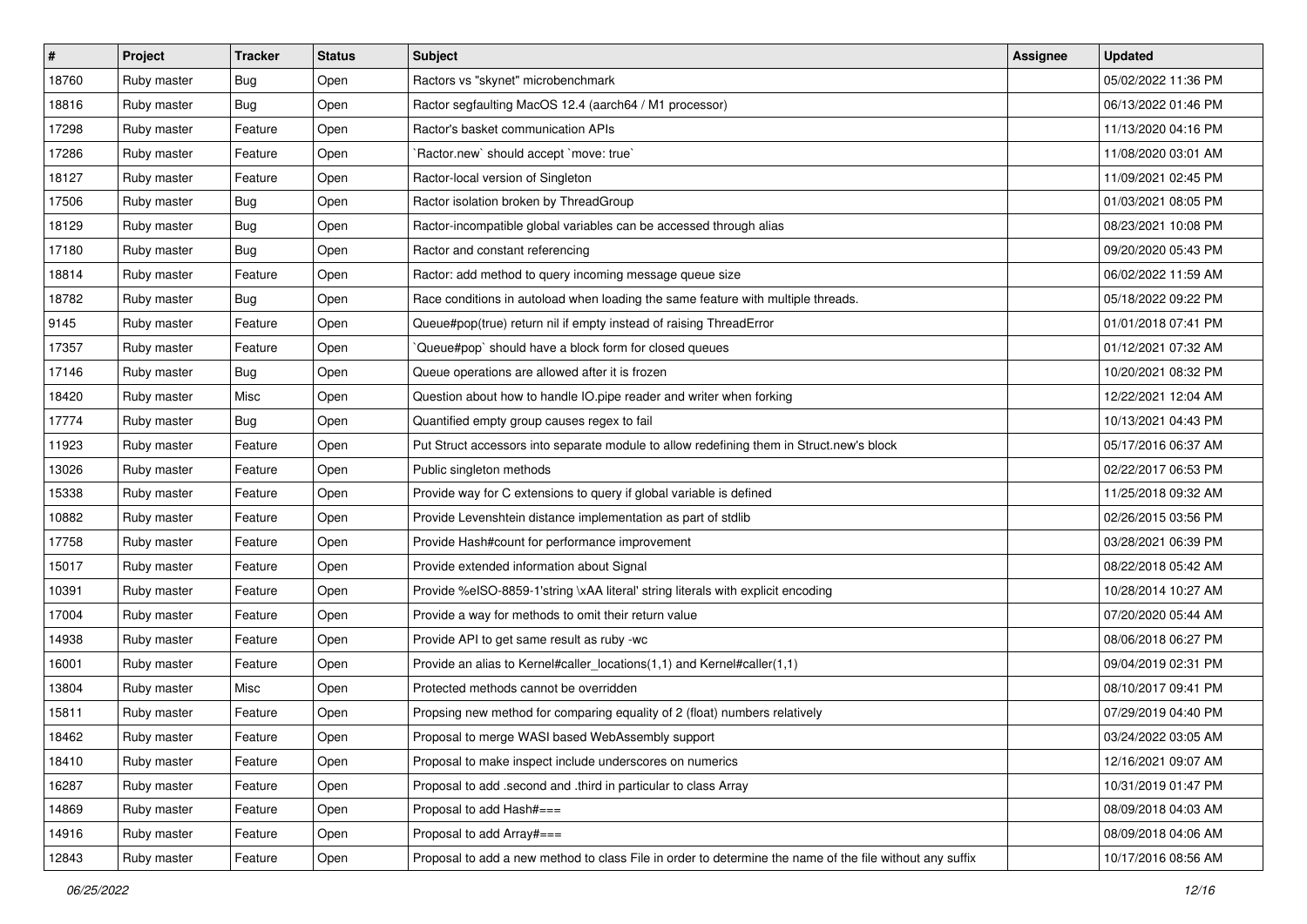| #     | <b>Project</b> | <b>Tracker</b> | <b>Status</b> | Subject                                                                                                                                                    | <b>Assignee</b> | <b>Updated</b>      |
|-------|----------------|----------------|---------------|------------------------------------------------------------------------------------------------------------------------------------------------------------|-----------------|---------------------|
| 15879 | Ruby master    | Feature        | Open          | Proposal: Time#to i accepts : unit keyword                                                                                                                 |                 | 07/29/2019 07:32 AM |
| 18357 | Ruby master    | Feature        | Open          | Proposal: stop raising when block passed to IO#each_* closes the IO                                                                                        |                 | 11/22/2021 09:03 PM |
| 12125 | Ruby master    | Feature        | Open          | Proposal: Shorthand operator for Object#method                                                                                                             |                 | 01/07/2022 06:23 PM |
| 16273 | Ruby master    | Feature        | Open          | Proposal: Shorthand operator for "#instance_method"                                                                                                        |                 | 01/14/2020 12:24 PM |
| 16341 | Ruby master    | Feature        | Open          | Proposal: Set#to_proc and Hash#to_proc                                                                                                                     |                 | 11/12/2019 08:12 PM |
| 17786 | Ruby master    | Feature        | Open          | Proposal: new "ends" keyword                                                                                                                               |                 | 04/11/2021 01:40 AM |
| 15580 | Ruby master    | Feature        | Open          | Proposal: method addition to class String called .indices (String#indices)                                                                                 |                 | 07/29/2020 01:54 AM |
| 11868 | Ruby master    | Feature        | Open          | Proposal for RubyVM::InstructionSequence.compile to return an object containing the syntax error<br>information currently written to STDERR                |                 | 04/21/2016 05:49 AM |
| 11815 | Ruby master    | Feature        | Open          | Proposal for method `Array#difference`                                                                                                                     |                 | 07/20/2020 11:34 PM |
| 10047 | Ruby master    | Feature        | Feedback      | Proposal for failesafe requires                                                                                                                            |                 | 07/17/2014 10:35 PM |
| 11361 | Ruby master    | Feature        | Open          | proposal for easy method to nil-guard for generated variable name.                                                                                         |                 | 02/21/2016 12:01 PM |
| 18150 | Ruby master    | Misc           | Open          | Proposal: Deprecate leading zero syntax to declare octals, since it's extremely confusing (and Python 3<br>removed it too)                                 |                 | 09/04/2021 03:21 AM |
| 18841 | Ruby master    | Feature        | Open          | Proposal: autoload relative                                                                                                                                |                 | 06/19/2022 11:22 PM |
| 17579 | Ruby master    | Feature        | Open          | [Proposal] A suggestion for newline-separated shorthand notation, for the creation of Arrays containing<br>strings that may contain ' ' (space) characters |                 | 01/25/2021 04:33 PM |
| 15864 | Ruby master    | Feature        | Open          | Proposal: Add methods to determine if it is an infinite range                                                                                              |                 | 08/22/2019 07:36 AM |
| 10215 | Ruby master    | Feature        | Open          | prohibit subclassing for classes without allocator in Ruby                                                                                                 |                 | 09/08/2014 07:29 AM |
| 15302 | Ruby master    | Feature        | Open          | Proc#with and Proc#by, for partial function application and currying                                                                                       |                 | 11/23/2018 10:16 AM |
| 17721 | Ruby master    | Feature        | Feedback      | Proc.new should be able to contruct a lambda                                                                                                               |                 | 12/03/2021 11:52 AM |
| 7082  | Ruby master    | Feature        | Open          | Process. kill 0 in windows can return spurious success                                                                                                     |                 | 12/25/2017 06:15 PM |
| 8786  | Ruby master    | Feature        | Open          | Process.clock_gettime(:realtime)                                                                                                                           |                 | 08/15/2013 10:33 PM |
| 12854 | Ruby master    | Feature        | Feedback      | Proc#curry should return an instance of the class, not Proc                                                                                                |                 | 10/25/2017 09:59 PM |
| 15477 | Ruby master    | Feature        | Open          | Proc#arity returns -1 for composed lambda Procs of known arguments                                                                                         |                 | 03/15/2019 12:39 PM |
| 16752 | Ruby master    | Feature        | Open          | :private param for const set                                                                                                                               |                 | 04/03/2020 12:35 AM |
| 17647 | Ruby master    | Feature        | Open          | Print register `r11` on 32-bit ARM Linux                                                                                                                   |                 | 04/30/2021 11:22 AM |
| 14794 | Ruby master    | Feature        | Feedback      | Primitive arrays (Ruby 3x3)                                                                                                                                |                 | 12/11/2021 02:07 PM |
| 18360 | Ruby master    | Feature        | Open          | PrettyPrint enhancements                                                                                                                                   |                 | 11/24/2021 12:15 AM |
| 16816 | Ruby master    | Feature        | Open          | Prematurely terminated Enumerator should stay terminated                                                                                                   |                 | 04/09/2021 09:24 PM |
| 17565 | Ruby master    | Misc           | Open          | Prefer use of access(2) in rb_file_load_ok() to check for existence of require'd files                                                                     |                 | 01/21/2021 08:52 PM |
| 13613 | Ruby master    | Feature        | Feedback      | Prefer that require/require_relative/load to tell us permission error if the target file is unreadable                                                     |                 | 09/25/2017 12:16 PM |
| 15606 | Ruby master    | Feature        | Feedback      | Precedence of $-\omega$ and $+\omega$                                                                                                                      |                 | 02/16/2019 06:02 AM |
| 16487 | Ruby master    | Misc           | Open          | Potential for SIMD usage in ruby-core                                                                                                                      |                 | 01/16/2020 05:25 AM |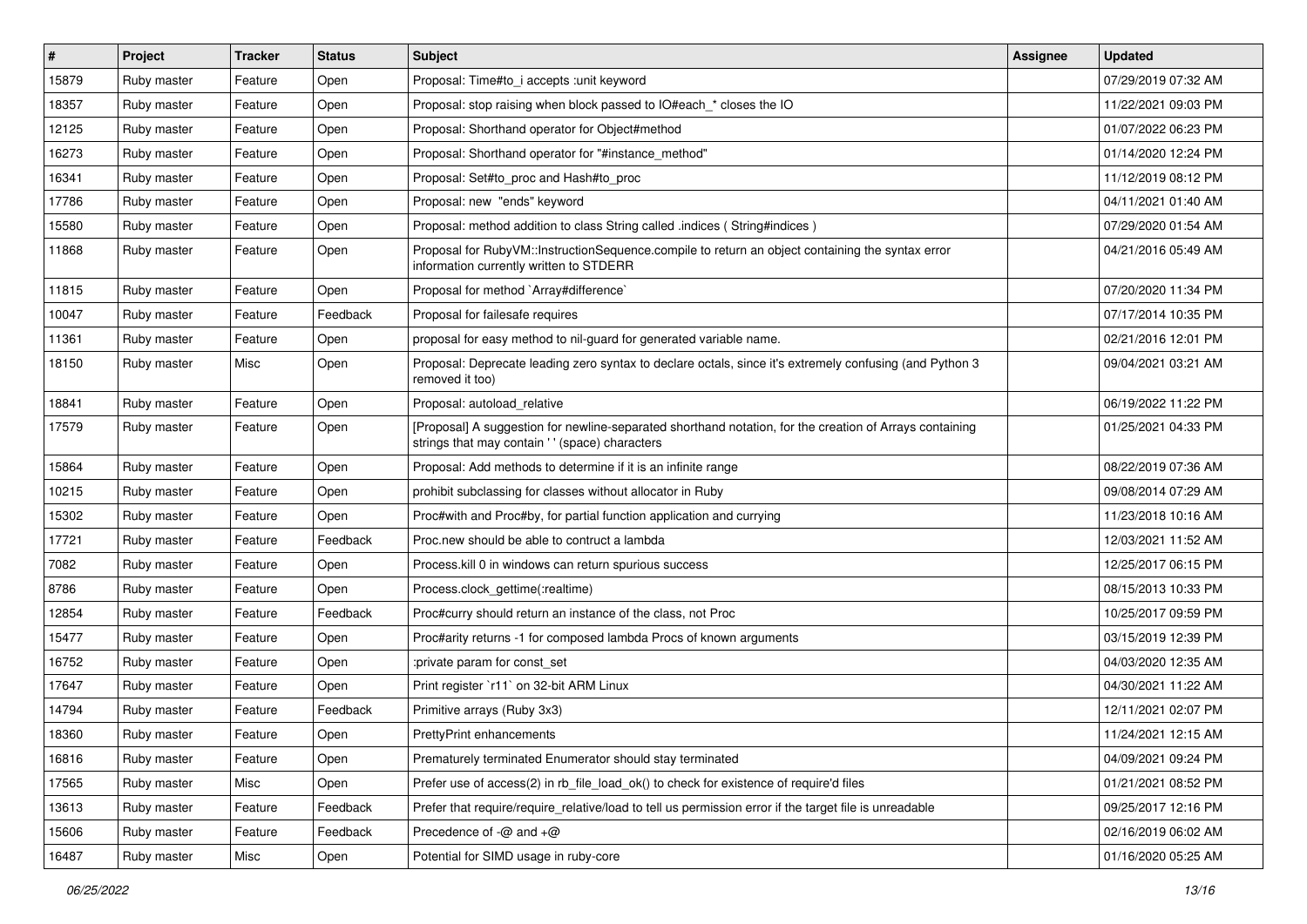| #     | Project     | <b>Tracker</b> | <b>Status</b> | <b>Subject</b>                                                                                                     | Assignee | <b>Updated</b>      |
|-------|-------------|----------------|---------------|--------------------------------------------------------------------------------------------------------------------|----------|---------------------|
| 10343 | Ruby master | Feature        | Open          | Postfix notations for `when` and `else` inside `case` statement                                                    |          | 10/08/2014 05:25 PM |
| 11154 | Ruby master | Feature        | Feedback      | Postfix '!?' can use as the valid function identifier.                                                             |          | 05/18/2015 04:49 PM |
| 11446 | Ruby master | Feature        | Open          | Possible work around for the requirement to supplying arguments like this: .map(&:method, <arguments>)</arguments> |          | 08/14/2015 04:40 PM |
| 11630 | Ruby master | Feature        | Open          | possibility to serialize Proc or Lambda                                                                            |          | 11/23/2015 01:34 PM |
| 11700 | Ruby master | Feature        | Open          | positive flags for reverse lookup to socket                                                                        |          | 11/17/2015 02:48 AM |
| 17586 | Ruby master | Misc           | Open          | Please run Windows CI in all std-lib repos                                                                         |          | 01/28/2021 02:34 PM |
| 9853  | Ruby master | Feature        | Open          | Please consider quoted generation of hash like in %h( foo bar bee blaa )                                           |          | 05/19/2014 04:43 PM |
| 10308 | Ruby master | Feature        | Open          | Pipes in Ruby                                                                                                      |          | 09/30/2014 11:21 PM |
| 14392 | Ruby master | Feature        | Open          | Pipe operator                                                                                                      |          | 12/13/2018 09:51 AM |
| 11100 | Ruby master | Feature        | Open          | Permit multiple captures with String[Regexp, ]                                                                     |          | 01/24/2016 08:42 AM |
| 15172 | Ruby master | Feature        | Open          | Performance: create method(s) to mimic __builtin_ctz compiler directive functionality                              |          | 12/28/2018 05:11 PM |
| 14574 | Ruby master | Feature        | Open          | percent literals and binary encoding strings                                                                       |          | 03/04/2018 07:38 AM |
| 18384 | Ruby master | Feature        | Open          | Pattern Match Object                                                                                               |          | 05/07/2022 06:01 PM |
| 16370 | Ruby master | Feature        | Open          | Pattern matching with variable assignment (the priority of `in` operator)                                          |          | 11/27/2019 01:55 PM |
| 17925 | Ruby master | Bug            | Open          | Pattern matching syntax using semicolon one-line                                                                   |          | 06/04/2021 03:08 PM |
| 18583 | Ruby master | Feature        | Open          | Pattern-matching: API for custom unpacking strategies?                                                             |          | 03/17/2022 01:10 PM |
| 14715 | Ruby master | Feature        | Open          | Pathname#== should compare by #realpath instead of #to_s                                                           |          | 08/26/2019 07:38 PM |
| 10370 | Ruby master | Feature        | Open          | [PATCH] We don't need to check whether rb_block_call exists                                                        |          | 01/29/2019 06:46 PM |
| 11634 | Ruby master | Feature        | Open          | [PATCH] variable.c (rb_global_tbl): convert to id_table                                                            |          | 10/29/2015 08:11 PM |
| 15350 | Ruby master | Feature        | Open          | [PATCH] thread_sync.c (queue_sleep): remove deadlock checking                                                      |          | 12/05/2018 08:42 AM |
| 14851 | Ruby master | Feature        | Open          | [PATCH] thread_pthread.c: remove non-sleepy timer thread implementation                                            |          | 07/19/2021 05:23 AM |
| 13514 | Ruby master | Feature        | Open          | [PATCH] thread_pthread.c (native_sleep): preserve old unblock function                                             |          | 07/27/2021 11:41 AM |
| 15310 | Ruby master | <b>Bug</b>     | Open          | [PATCH] thread_pthread.c: close race from UBF_TIMER and non-GVL-releasing thread                                   |          | 11/20/2018 12:50 AM |
| 14759 | Ruby master | Feature        | Open          | [PATCH] set M_ARENA_MAX for glibc malloc                                                                           |          | 03/15/2019 06:54 AM |
| 14153 | Ruby master | Feature        | Open          | [PATCH] resurrection of # -*- warn_past_scope: true -*-                                                            |          | 12/26/2017 08:53 AM |
| 13245 | Ruby master | Feature        | Open          | [PATCH] reject inter-thread TLS modification                                                                       |          | 09/12/2017 12:54 PM |
| 11796 | Ruby master | Feature        | Open          | [PATCH] Refactor reduce call get_stat()                                                                            |          | 12/09/2015 02:33 PM |
| 11431 | Ruby master | Feature        | Open          | [PATCH] rb_parser_compile_*: remove volatile arg                                                                   |          | 07/27/2021 07:27 AM |
| 13103 | Ruby master | Feature        | Open          | [PATCH] random.c: use "__NR_" syscall prefix on Linux (instead of "SYS_")                                          |          | 01/11/2017 10:51 PM |
| 10351 | Ruby master | Feature        | Feedback      | [PATCH] prevent CVE-2014-6277                                                                                      |          | 01/05/2018 09:01 PM |
| 13719 | Ruby master | Feature        | Open          | [PATCH] net/http: allow existing socket arg for Net::HTTP.start                                                    |          | 09/12/2020 09:45 PM |
| 11786 | Ruby master | Feature        | Open          | [PATCH] micro-optimize case dispatch even harder                                                                   |          | 12/09/2015 09:58 AM |
| 10225 | Ruby master | Feature        | Open          | [PATCH] *math.c: New method Math.normcdf                                                                           |          | 01/05/2018 09:01 PM |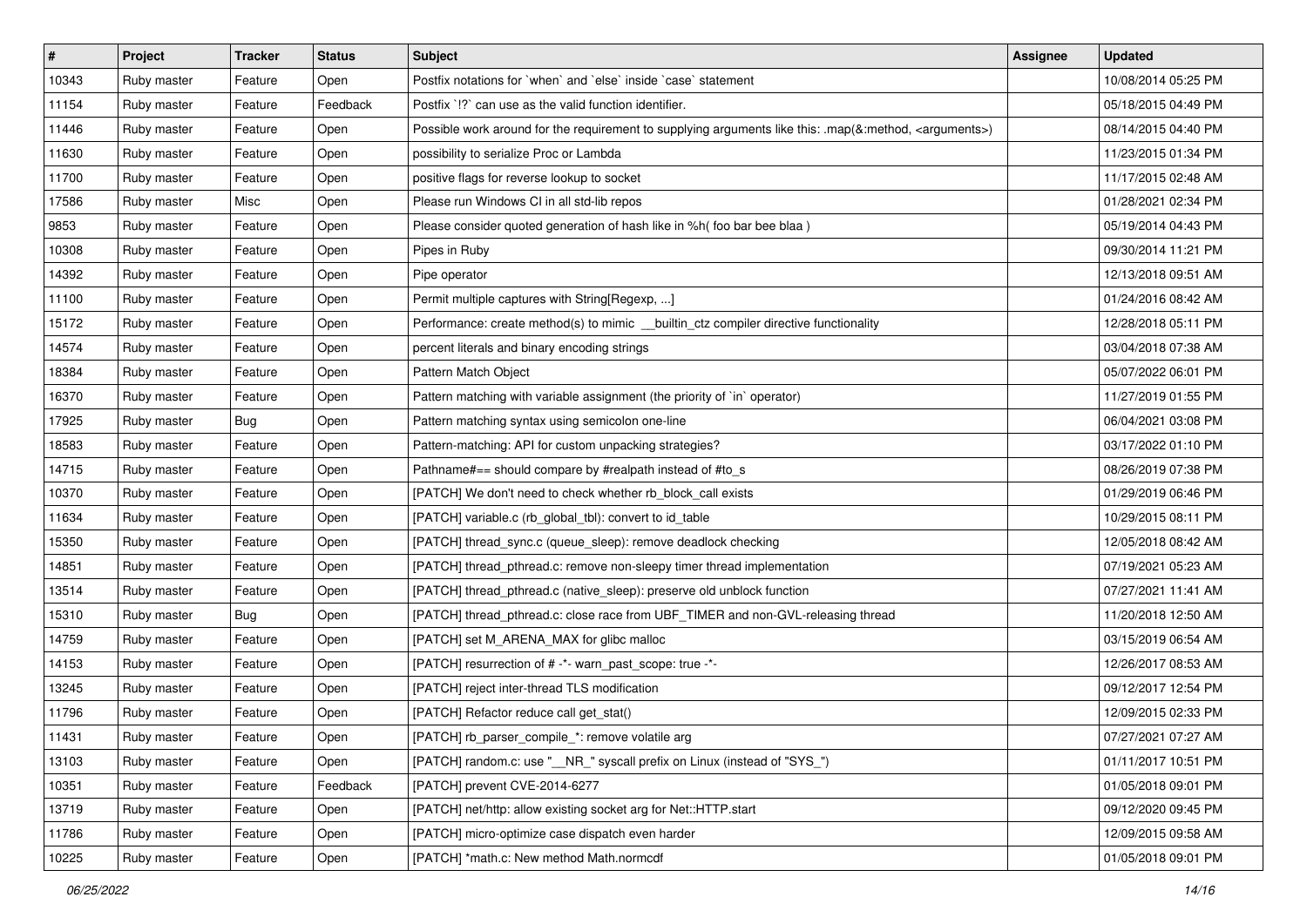| $\vert$ # | Project     | <b>Tracker</b> | <b>Status</b> | <b>Subject</b>                                                                           | <b>Assignee</b> | <b>Updated</b>      |
|-----------|-------------|----------------|---------------|------------------------------------------------------------------------------------------|-----------------|---------------------|
| 11273     | Ruby master | Feature        | Open          | [PATCH] Make it possible to `load` from a FIFO file                                      |                 | 07/23/2019 05:45 PM |
| 15006     | Ruby master | Feature        | Open          | [PATCH] io.c: use copy_file_range with every types of files                              |                 | 08/21/2018 07:52 PM |
| 15386     | Ruby master | Bug            | Open          | [PATCH] io.c (rb_io_check_char_readable): do not io_fflush buffered sockets              |                 | 12/06/2018 11:38 AM |
| 13095     | Ruby master | Feature        | Open          | [PATCH] io.c (rb_f_syscall): remove deprecation notice                                   |                 | 03/26/2017 06:21 AM |
| 14955     | Ruby master | Feature        | Open          | [PATCH] gc.c: use MADV_FREE to release most of the heap page body                        |                 | 08/14/2018 03:04 AM |
| 14177     | Ruby master | Feature        | Open          | PATCH: File::Stat#dev on Windows                                                         |                 | 12/25/2017 06:15 PM |
| 12017     | Ruby master | Feature        | Open          | [PATCH] dedupe string keys from Marshal.load                                             |                 | 01/25/2016 09:02 AM |
| 10059     | Ruby master | Feature        | Feedback      | [PATCH and SUGGEST] 0000000000000000000000000000000                                      |                 | 09/16/2014 11:54 AM |
| 8566      | Ruby master | Feature        | Open          | [PATCH] Allow to configure additional preludes                                           |                 | 12/10/2014 01:13 PM |
| 11300     | Ruby master | Feature        | Feedback      | [PATCH] Add String#bin for parity with #hex and #oct.                                    |                 | 07/23/2019 06:11 PM |
| 10552     | Ruby master | Feature        | Open          | [PATCH] Add Enumerable#frequencies and Enumerable#relative_frequencies                   |                 | 11/30/2014 11:56 AM |
| 10927     | Ruby master | Feature        | Open          | [PATCH] Add default empty string to string replacements                                  |                 | 03/04/2015 10:49 AM |
| 11315     | Ruby master | Feature        | Open          | [PATCH] Add Array#^ for parity with other set-like operations.                           |                 | 06/29/2015 05:05 AM |
| 10726     | Ruby master | Feature        | Open          | [PATCH 4/4] * New methods: Set#power                                                     |                 | 01/28/2015 07:48 AM |
| 10386     | Ruby master | Feature        | Open          | [PATCH 3/3] There is little possibility of using m_sqrt at complex.c                     |                 | 11/10/2014 11:10 PM |
| 10505     | Ruby master | Feature        | Open          | [PATCH 2/n] DDDDDDDD./Object#eql? with block. (ja/en)                                    |                 | 11/13/2014 05:52 PM |
| 10356     | Ruby master | Feature        | Feedback      | [PATCH 2/2] Remove unused internal functions                                             |                 | 10/10/2014 05:24 AM |
| 10791     | Ruby master | Misc           | Assigned      | [PATCH 1/1] Remove unnecessary passing value from doc for Observable                     |                 | 08/10/2018 10:51 AM |
| 10474     | Ruby master | Feature        | Open          | [PATCH 1/1] Refactoring math.c (Combined some macros into one macro)                     |                 | 11/10/2014 10:29 PM |
| 10318     | Ruby master | Feature        | Open          | [PATCH 0/n] Let underscore be positionally matched arg to omit binding obvious variable. |                 | 12/10/2020 08:53 AM |
| 10455     | Ruby master | Feature        | Open          | [PATCH 0/n] Combine interface for creating new matrix                                    |                 | 10/29/2014 10:17 PM |
| 10378     | Ruby master | Feature        | Open          | [PATCH 0/3] It's better (1 + 0i).real? return true                                       |                 | 01/05/2018 09:01 PM |
| 4645      | Ruby master | Feature        | Feedback      | Pass existing buffer to getsockopt                                                       |                 | 12/25/2017 06:14 PM |
| 17576     | Ruby master | Feature        | Open          | Partial Functions (procs, lambdas)                                                       |                 | 01/24/2021 07:58 PM |
| 16113     | Ruby master | Feature        | Open          | Partial application                                                                      |                 | 03/02/2021 02:00 PM |
| 15734     | Ruby master | Feature        | Open          | Parsing of shorthand IPv4 addresses compatible with inet_aton                            |                 | 03/28/2019 05:50 PM |
| 18242     | Ruby master | Feature        | Open          | Parser makes multiple assignment sad in confusing way                                    |                 | 10/09/2021 07:58 AM |
| 14785     | Ruby master | Feature        | Open          | Parse guard statements like regular conditionals                                         |                 | 05/25/2018 05:46 AM |
| 12094     | Ruby master | Feature        | Open          | parameterized property assignment: $o.pop(arg) = 1$                                      |                 | 03/17/2016 07:05 AM |
| 18731     | Ruby master | Bug            | Open          | Parallel test-all sometimes does not run at all some tests                               |                 | 04/23/2022 12:58 PM |
| 15945     | Ruby master | Feature        | Open          | Option to truncate in `String#ljust`, `String#rjust`, and `String#center`                |                 | 06/20/2019 02:39 PM |
| 18783     | Ruby master | <b>Bug</b>     | Open          | OptionParser should recognize "-" as an optional argument                                |                 | 05/19/2022 12:15 AM |
| 15724     | Ruby master | Feature        | Open          | Optionally suppress output from IRB for assignment expressions                           |                 | 03/27/2019 08:43 PM |